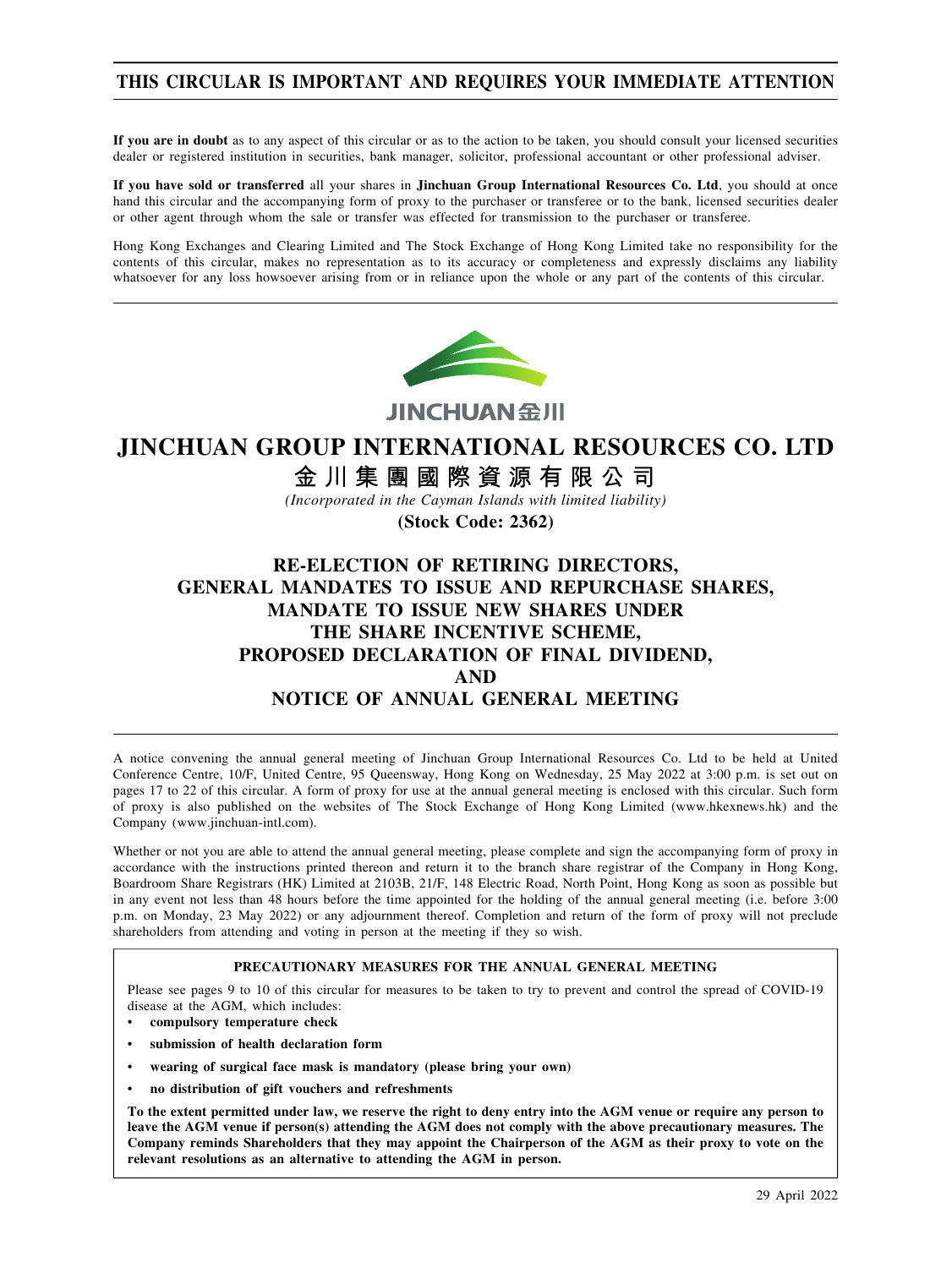# **CONTENTS**

## *Pages*

|                       | 1  |
|-----------------------|----|
| Letter from the Board |    |
|                       | 4  |
|                       | 5  |
|                       | 6  |
|                       | 6  |
|                       | 6  |
|                       | 8  |
|                       | 8  |
|                       | 8  |
|                       | 9  |
|                       | 9  |
|                       | 10 |
|                       | 10 |
| Appendix I            | 11 |
|                       | 14 |
|                       | 17 |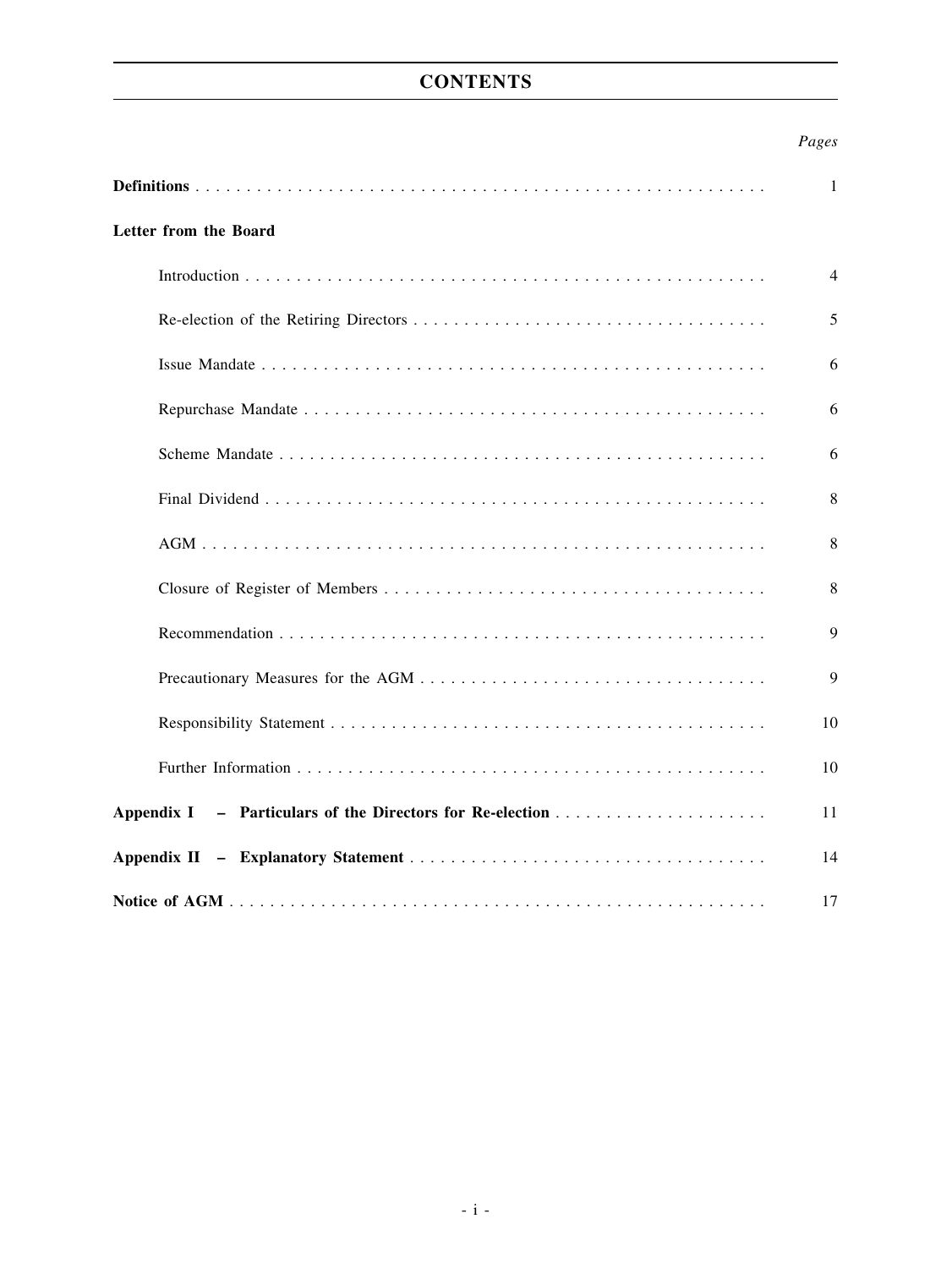# **DEFINITIONS**

*In this circular, unless the context otherwise requires, the following expressions have the following meanings:*

| "Adoption Date"            | 2 June 2015, the date upon which an ordinary resolution was passed<br>by the Shareholders to approve and adopt the Share Incentive<br>Scheme and to authorise the Board to grant the Performance Shares<br>under the Share Incentive Scheme                                    |
|----------------------------|--------------------------------------------------------------------------------------------------------------------------------------------------------------------------------------------------------------------------------------------------------------------------------|
| "AGM"                      | the annual general meeting of the Company to be held at United<br>Conference Centre, 10/F, United Centre, 95 Queensway, Hong<br>Kong, at 3:00 p.m. on Wednesday, 25 May 2022, notice of which is<br>set out on pages 17 to 22 of this circular, and any adjournment<br>thereof |
| "Articles of Association"  | the articles of association of the Company                                                                                                                                                                                                                                     |
| "associate(s)"             | has the meaning ascribed to it under the Listing Rules                                                                                                                                                                                                                         |
| "Board"                    | the board of Directors                                                                                                                                                                                                                                                         |
| "Branch Share Registrar"   | Boardroom Share Registrars (HK) Limited, being the Hong Kong<br>branch share registrar and transfer office of the Company                                                                                                                                                      |
| "close associate(s)"       | has the meaning ascribed to it under the Listing Rules                                                                                                                                                                                                                         |
| "Company"                  | Jinchuan Group International Resources Co. Ltd, a company<br>incorporated in the Cayman Islands with limited liability and the<br>Shares of which are listed on the Main Board of the Stock<br>Exchange                                                                        |
| "connected person(s)"      | has the meaning ascribed to it under the Listing Rules                                                                                                                                                                                                                         |
| "core connected person(s)" | has the meaning ascribed to it under the Listing Rules                                                                                                                                                                                                                         |
| "COVID-19"                 | Novel coronavirus pneumonia epidemic                                                                                                                                                                                                                                           |
| "Director(s)"              | director(s) of the Company                                                                                                                                                                                                                                                     |
| "Eligible Person(s)"       | any director (whether executive or non-executive) or employee<br>(whether full time or part time) of any member of the Group                                                                                                                                                   |
| "Group"                    | the Company and its subsidiaries and associates controlled by the<br>Company from time to time                                                                                                                                                                                 |
| "HK\$"                     | Hong Kong dollars, the lawful currency of Hong Kong                                                                                                                                                                                                                            |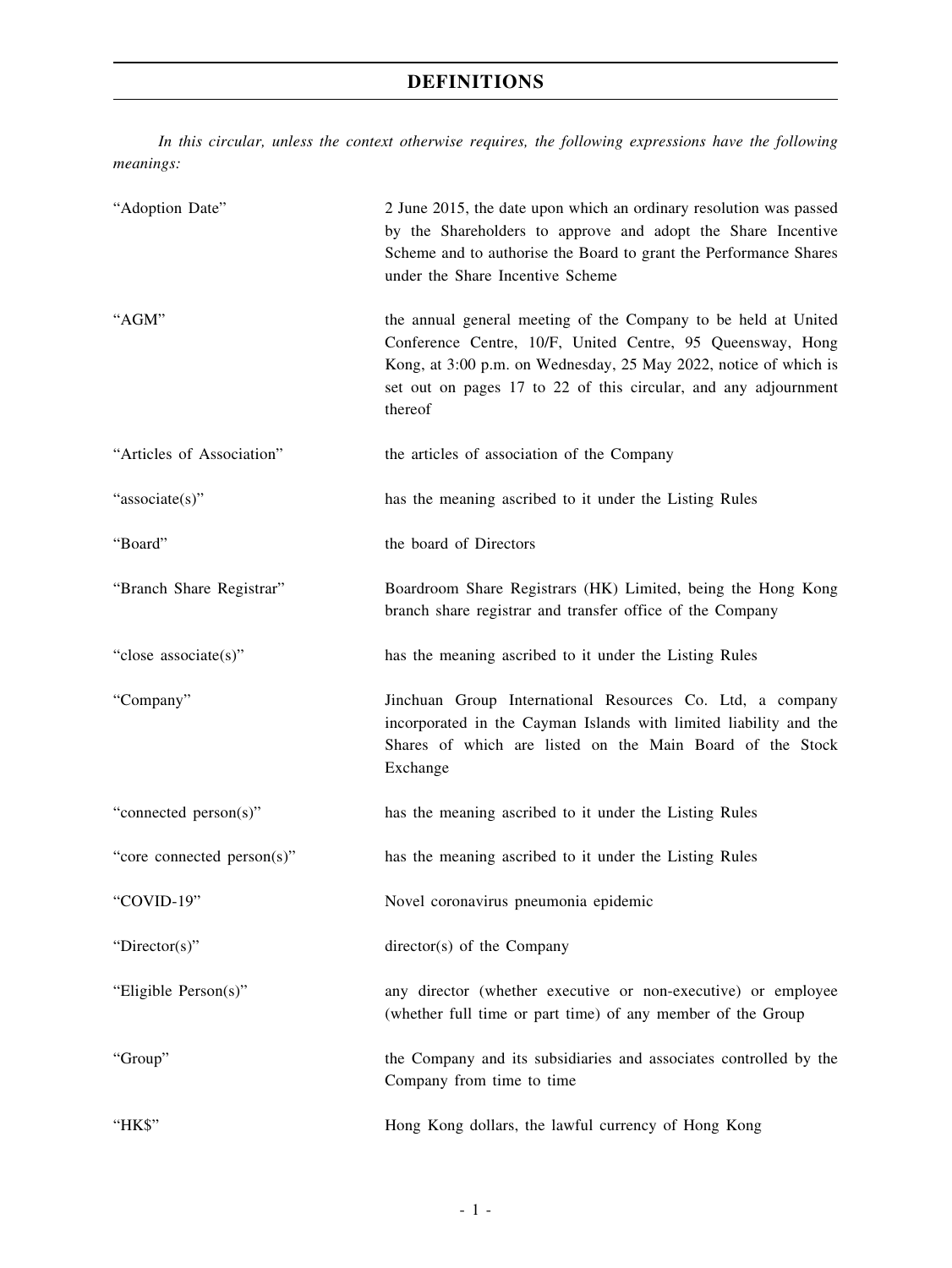# **DEFINITIONS**

| "Hong Kong"                                | the Hong Kong Special Administrative Region of the PRC                                                                                                                                                                                                                   |
|--------------------------------------------|--------------------------------------------------------------------------------------------------------------------------------------------------------------------------------------------------------------------------------------------------------------------------|
| "Issue Mandate"                            | the general and unconditional mandate proposed to be granted to<br>the Directors to allot, issue and otherwise deal with the Shares not<br>exceeding 20% of the total number of issued Shares as at the date<br>of passing the relevant resolution to grant such mandate |
| "JCG"                                      | 金川集團股份有限公司 (Jinchuan Group Co., Ltd.*), a state-<br>owned enterprise established in the PRC and the ultimate<br>controlling shareholder of the Company                                                                                                                   |
| "Last AGM"                                 | the previous annual general meeting of the Company held on 18<br>June 2021                                                                                                                                                                                               |
| "Latest Practicable Date"                  | 22 April 2022, being the latest practicable date prior to the printing<br>of this circular for the purpose of ascertaining certain information<br>for inclusion in this circular                                                                                         |
| "Listing Rules"                            | the Rules Governing the Listing of Securities on the Stock<br>Exchange                                                                                                                                                                                                   |
| "Memorandum of Association"                | the memorandum of association of the Company                                                                                                                                                                                                                             |
| "Performance Share(s)"                     | the performance-based share(s) of the Company to be granted to<br>Eligible Person(s) pursuant to the terms of the Share Incentive<br>Scheme                                                                                                                              |
| "PRC"                                      | the People's Republic of China                                                                                                                                                                                                                                           |
| "Register of Members"                      | the register of members of the Company maintained by the Branch<br>Share Registrar at 2103B, 21/F, 148 Electric Road, North Point,<br>Hong Kong                                                                                                                          |
| "Remuneration and<br>Nomination Committee" | the remuneration and nomination committee of the Company                                                                                                                                                                                                                 |

*\* For identification purpose only*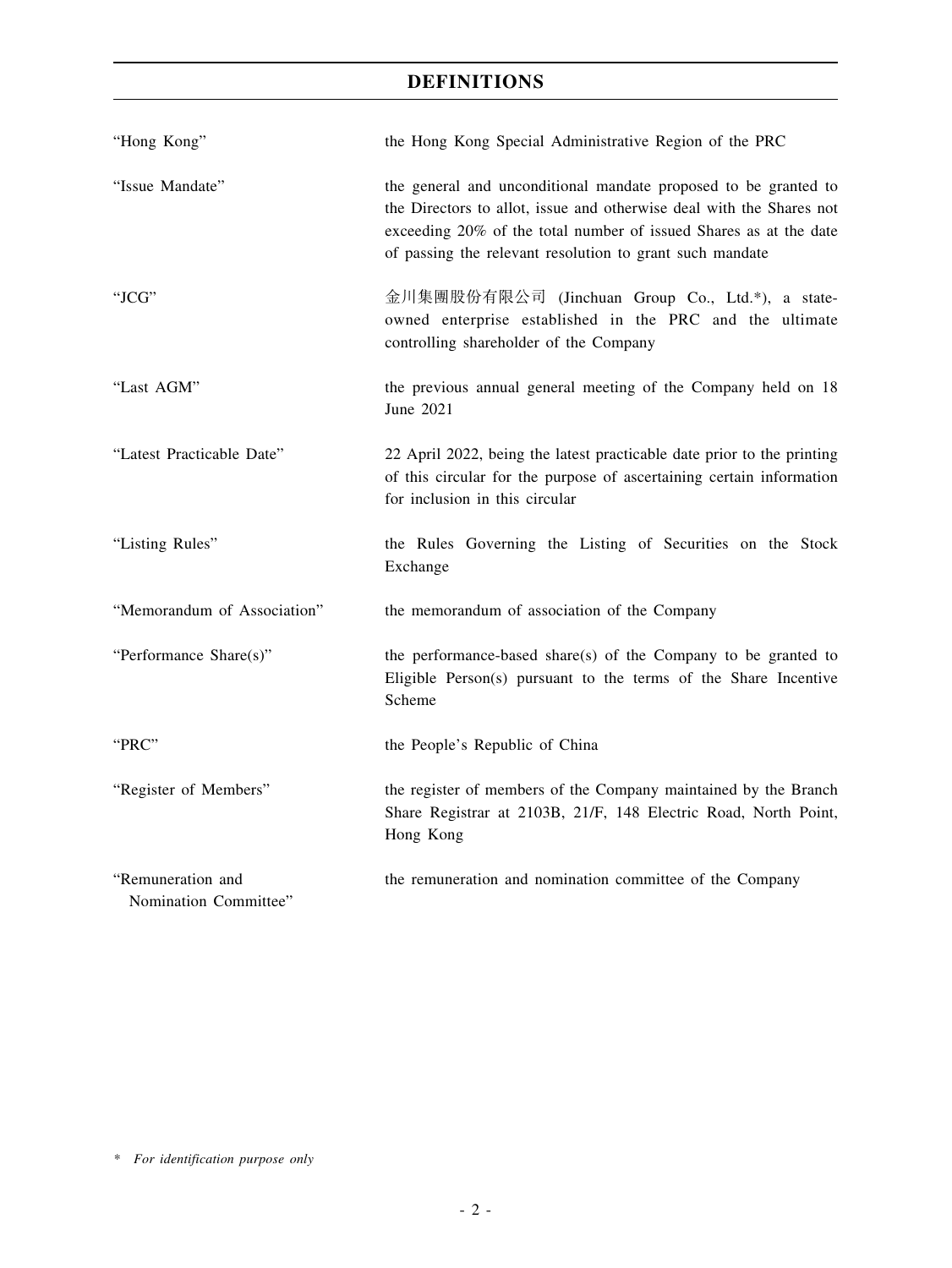# **DEFINITIONS**

| "Repurchase Mandate"     | a general and unconditional mandate proposed to be granted to the<br>Directors to exercise the powers of the Company to repurchase<br>Shares up to a maximum of 10% of the total number of issued<br>Shares of the Company as at the date of passing the relevant<br>resolution to grant such mandate |
|--------------------------|-------------------------------------------------------------------------------------------------------------------------------------------------------------------------------------------------------------------------------------------------------------------------------------------------------|
| "Retiring Directors"     | the Directors, namely Mr. Gao Tianpeng, Mr. Poon Chiu Kwok and<br>Mr. Yu Chi Kit, retiring at the AGM and, being eligible, are<br>offering themselves for re-election at the AGM, in accordance with<br>the Articles of Association                                                                   |
| "Scheme Mandate"         | has the meaning ascribed to it in the paragraph headed "Scheme<br>Mandate" as set out in the section "Letter from the Board" of this<br>circular                                                                                                                                                      |
| "SFO"                    | the Securities and Futures Ordinance, Chapter 571 of the Laws of<br>Hong Kong                                                                                                                                                                                                                         |
| "Share Incentive Scheme" | the share incentive scheme of the Company adopted by way of an<br>ordinary resolution at the annual general meeting of the Company<br>held on 2 June 2015                                                                                                                                             |
| "Share Option Scheme"    | the existing share option scheme of the Company adopted by way<br>of an ordinary resolution at the extraordinary general meeting of the<br>Company held on 19 June 2019                                                                                                                               |
| "Shareholder(s)"         | $holder(s)$ of the Share $(s)$                                                                                                                                                                                                                                                                        |
| "Share $(s)$ "           | ordinary share(s) of HK\$0.01 each in the share capital of the<br>Company                                                                                                                                                                                                                             |
| "Stock Exchange"         | The Stock Exchange of Hong Kong Limited                                                                                                                                                                                                                                                               |
| "Takeovers Code"         | The Codes on Takeovers and Mergers and Share Buy-backs issued<br>by the Securities and Futures Commission of Hong Kong                                                                                                                                                                                |
| "Trustee"                | the trustee corporation or trustee corporations to be appointed by<br>the Company for the administration of the Share Incentive Scheme,<br>if any                                                                                                                                                     |
| $``\%"$                  | per cent.                                                                                                                                                                                                                                                                                             |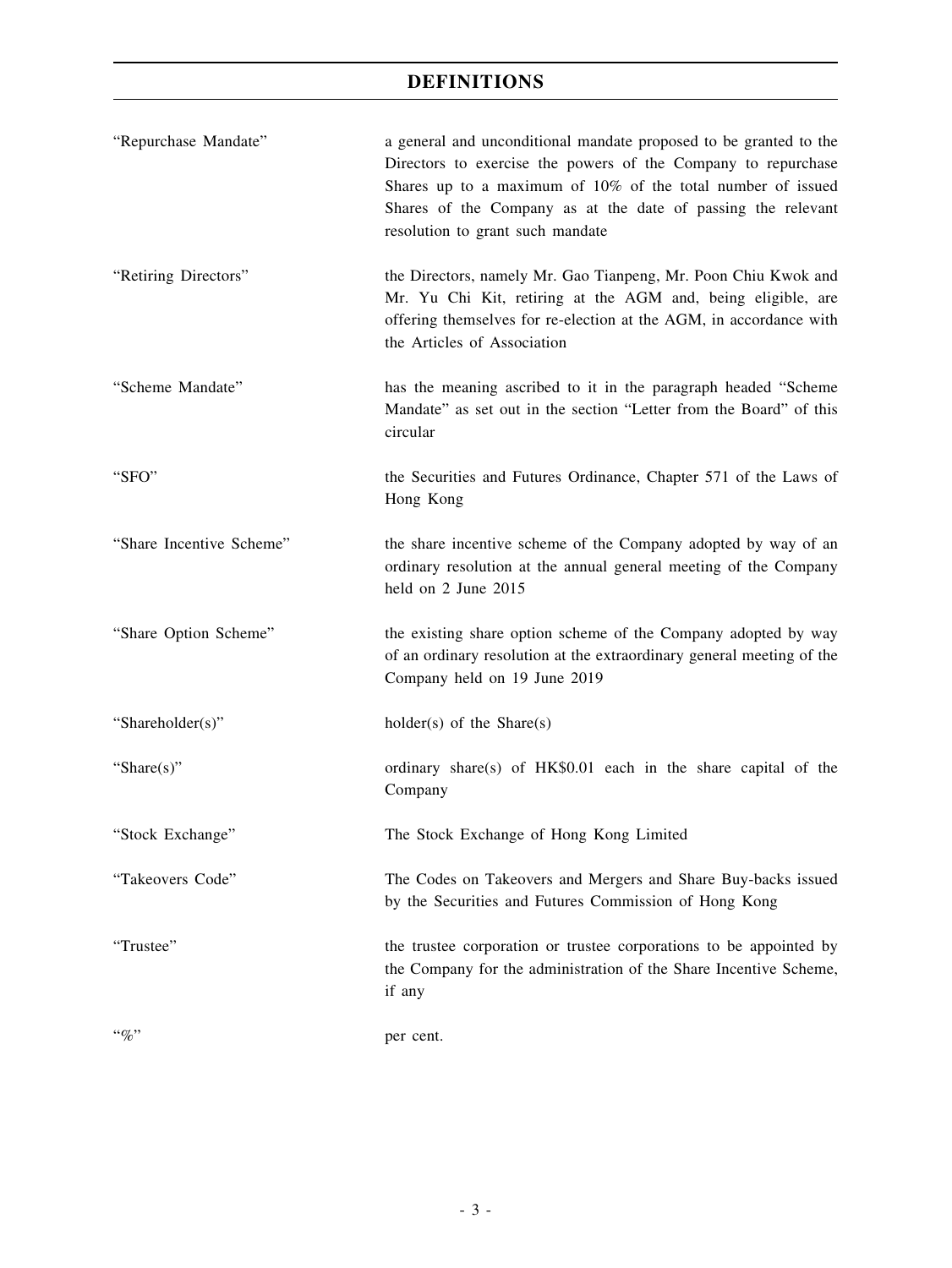

# **JINCHUAN GROUP INTERNATIONAL RESOURCES CO. LTD**

金川集團國際資源有限公司

*(Incorporated in the Cayman Islands with limited liability)*

**(Stock Code: 2362)**

*Executive Directors:* Mr. Cheng Yonghong *(Chairman of the Board)* Mr. Gao Tianpeng *(Chief Executive Officer)*

*Non-executive Directors:* Mr. Liu Jian Mr. Wang Qiangzhong

*Independent Non-executive Directors:* Mr. Yen Yuen Ho, Tony Mr. Poon Chiu Kwok Mr. Yu Chi Kit

*Registered office:* Cricket Square Hutchins Drive P.O. Box 2681 Grand Cayman KY1-1111 Cayman Islands

*Head office and principal place of business in Hong Kong:* Unit 3101, 31/F United Centre 95 Queensway Hong Kong

29 April 2022

*To the Shareholders*

Dear Sir or Madam,

# **RE-ELECTION OF RETIRING DIRECTORS, GENERAL MANDATES TO ISSUE AND REPURCHASE SHARES, MANDATE TO ISSUE NEW SHARES UNDER THE SHARE INCENTIVE SCHEME, PROPOSED DECLARATION OF FINAL DIVIDEND, AND NOTICE OF ANNUAL GENERAL MEETING**

### **INTRODUCTION**

The purpose of this circular is to provide the Shareholders with information regarding the resolutions to be proposed at the AGM including (i) the proposed re-election of the Retiring Directors; (ii) the granting of the Issue Mandate; (iii) the granting of the Repurchase Mandate; (iv) the extension of the Issue Mandate; (v) the granting of Scheme Mandate; and (vi) the proposed declaration of final dividend. The Board has confirmed that having made all reasonable enquiries, no Shareholder is required to abstain from voting on any of the resolutions as set out in the notice of the AGM.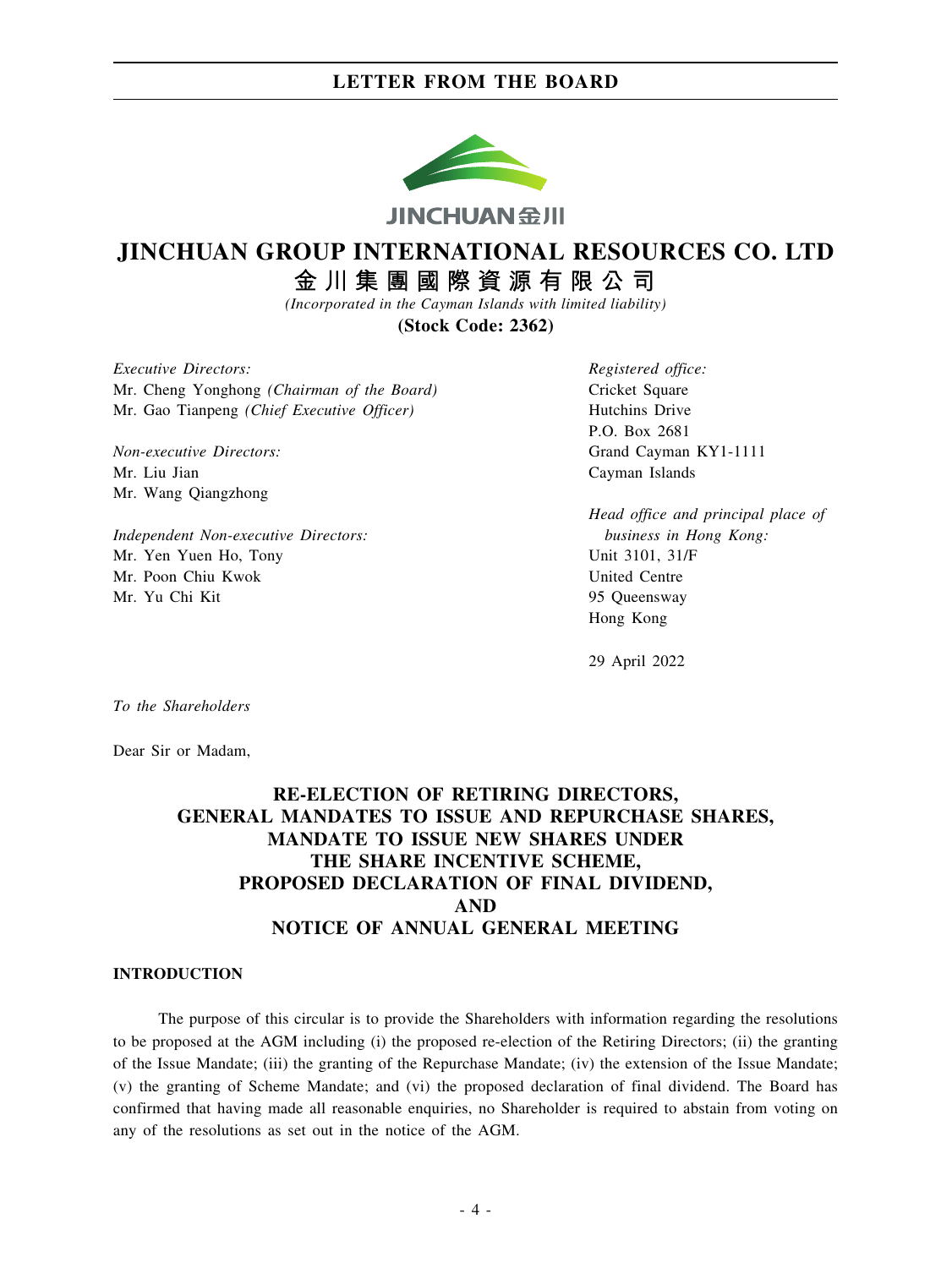#### **RE-ELECTION OF THE RETIRING DIRECTORS**

As at the Latest Practicable Date, the Board consists of seven Directors, namely Mr. Gao Tianpeng, Mr. Cheng Yonghong, Mr. Liu Jian, Mr. Wang Qiangzhong, Mr. Yen Yuen Ho, Tony, Mr. Poon Chiu Kwok and Mr. Yu Chi Kit.

Reference is made to the announcement of the Company dated 5 November 2021 in relation to the appointment of Mr. Yu Chi Kit ("**Mr. Yu**") as an independent non-executive Director with effect from 6 November 2021. In accordance with the Article 16.2 of the Articles of Association, the Directors shall have the power from time to time and at any time to appoint any person as a Director either to fill a casual vacancy on the Board or, subject to authorization by the Shareholders in general meeting, as an addition to the existing Board but so that the number of Directors so appointed shall not exceed any maximum number determined from time to time by the Shareholders in general meeting. Any Director so appointed by the Board shall hold office only until the next following annual general meeting of the Company after his/her appointment and shall then be eligible for re-election at the meeting. Therefore, Mr. Yu will retire as Director at the AGM and being eligible, offer themselves for re-election at the AGM.

Pursuant to Article 16.18 of the Articles of Association, at every annual general meeting of the Company, one-third of the Directors for the time being shall retire from office by rotation provided that every Director shall be subject to retirement by rotation at least once every three years. Accordingly, Mr. Gao Tianpeng ("**Mr. Gao**") shall retire as an executive Director; and Mr. Poon Chiu Kwok ("**Mr. Poon**") shall retire as an independent non-executive Director at the AGM.

The Retiring Directors, being eligible, would offer themselves for re-election at the AGM. Each of the Directors seeking for re-election at the AGM has been considered with reference to his qualification, experience, management position and past contribution to the Group. The nomination accorded with the nomination policy and objective criteria as set out in the Company's board diversity policy. Mr. Poon and Mr. Yu, being members of the Remuneration and Nomination Committee, had abstained from voting at the committee meeting when their own nominations were considered. The Board was satisfied that each of the Retiring Directors has the required character, integrity and experience to continue to fulfil the role and function of the Directors.

The Board accepted the nomination and recommended Mr. Gao, Mr. Poon and Mr. Yu to stand for reelection at the AGM.

Details of the Retiring Directors proposed to be re-elected are set out in Appendix I to this circular.

As mentioned in the Company's announcement dated 20 April 2022, following the resignation of Ms. Cai Juan on 21 April 2022, the diversity of Board members has not been achieved with a single gender board, and hence the Company fails to meet the requirement of Rule 13.92 of the Listing Rules.

The Board is in the process of identifying suitable candidate(s) to fill the vacancies to ensure that the appointment of suitable candidate(s) as soon as practicable and, in any event, within three months from the date of the resignation of Ms. Cai Juan pursuant to Rule 13.92 of the Listing Rules. The Company will make further announcement(s) as and when appropriate.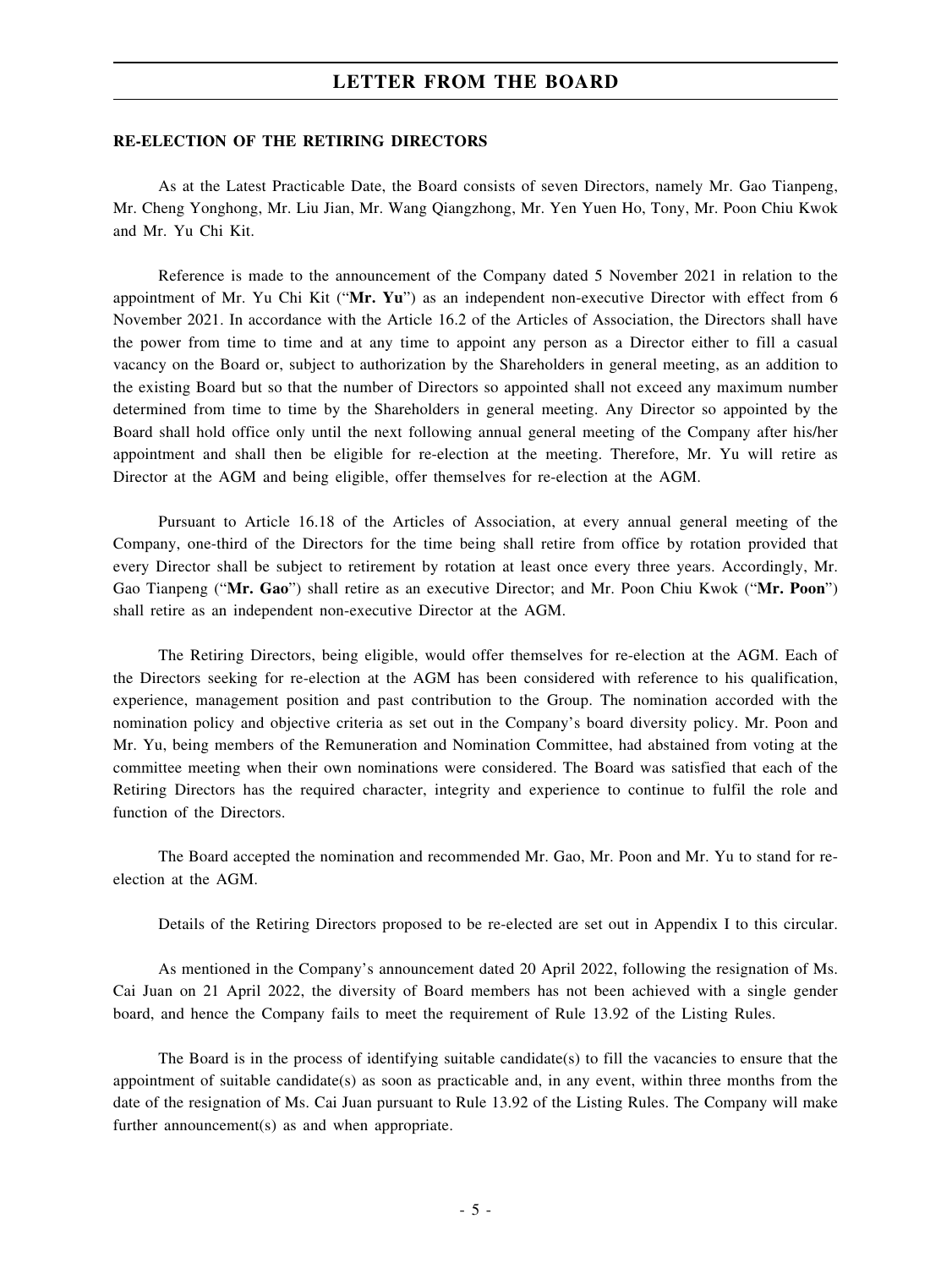#### **ISSUE MANDATE**

At the Last AGM, a general mandate was granted to the Directors to exercise the powers of the Company to allot, issue and otherwise deal with the Shares in the Company. Such mandate shall lapse at the conclusion of the AGM. At the AGM, ordinary resolutions will be proposed to (i) grant to the Directors a general mandate to allot, issue and otherwise deal with the Shares not exceeding 20% of the total number of issued Shares as at the date of passing such resolution; and (ii) add to such general mandate so granted to the Directors any Shares repurchased by the Company pursuant to and in accordance with the Repurchase Mandate. The Directors have confirmed that they have no present intention to issue any new Shares pursuant to the Issue Mandate.

As at the Latest Practicable Date, the issued share capital of the Company is 12,609,873,051 Shares. Assuming that there is no change in the issued share capital of the Company between the Latest Practicable Date and the date of the AGM, the maximum number of Shares which may be issued pursuant to the Issue Mandate will be 2,521,974,610 Shares.

#### **REPURCHASE MANDATE**

At the Last AGM, a general mandate was granted to the Directors to exercise the powers of the Company to repurchase its own Shares. Such mandate shall lapse at the conclusion of the AGM. At the AGM, an ordinary resolution will be proposed to grant a general mandate to the Directors to exercise the powers of the Company to repurchase its own Shares up to a maximum of 10% of the total number of issued Shares as at the date of passing such resolution. An explanatory statement as required under the Listing Rules to provide the requisite information in respect of the Repurchase Mandate is set out in Appendix II to this circular. The Directors have confirmed that they have no present intention to repurchase any Shares pursuant to the Repurchase Mandate.

## **SCHEME MANDATE**

The Share Incentive Scheme was adopted by way of an ordinary resolution at the annual general meeting held on 2 June 2015. The Share Incentive Scheme is not subject to the provisions of Chapter 17 of the Listing Rules and provides (among other things) that (a) for grant to Eligible Persons who are not connected person of the Company, the Trustee or the Remuneration and Nomination Committee shall, on behalf of the Eligible Persons, subscribe for new Shares from the Company and/or the Trustee shall purchase existing Shares from the secondary market to satisfy the relevant number of Performance Shares; and (b) for grant to Eligible Persons who are connected persons of the Company, the Trustee shall purchase, on behalf of the Eligible Persons, existing Share from the secondary market to satisfy the relevant number of Performance Shares, so that the grants under (a) or (b) above will not constitute connected transactions (as defined in the Listing Rules) of the Company. Pursuant to the Share Incentive Scheme, the maximum number of new Shares for allotment and issue to satisfy the grant of the Performance Shares, which may be granted by the Company during the period commencing from the date of AGM and ending on the date of the following annual general meeting, will be 2% of the Company's total number of issued Shares as at the date of AGM. Such Scheme Mandate will only be used to satisfy the grant of the Performance Shares to Eligible Persons who are not connected person of the Company only. The aggregate number of the Performance Shares which may be allotted and issued and/or purchased upon vesting of the Performance Shares granted under the Share Incentive Scheme is limited to 10% of the total number of Shares in issue as at the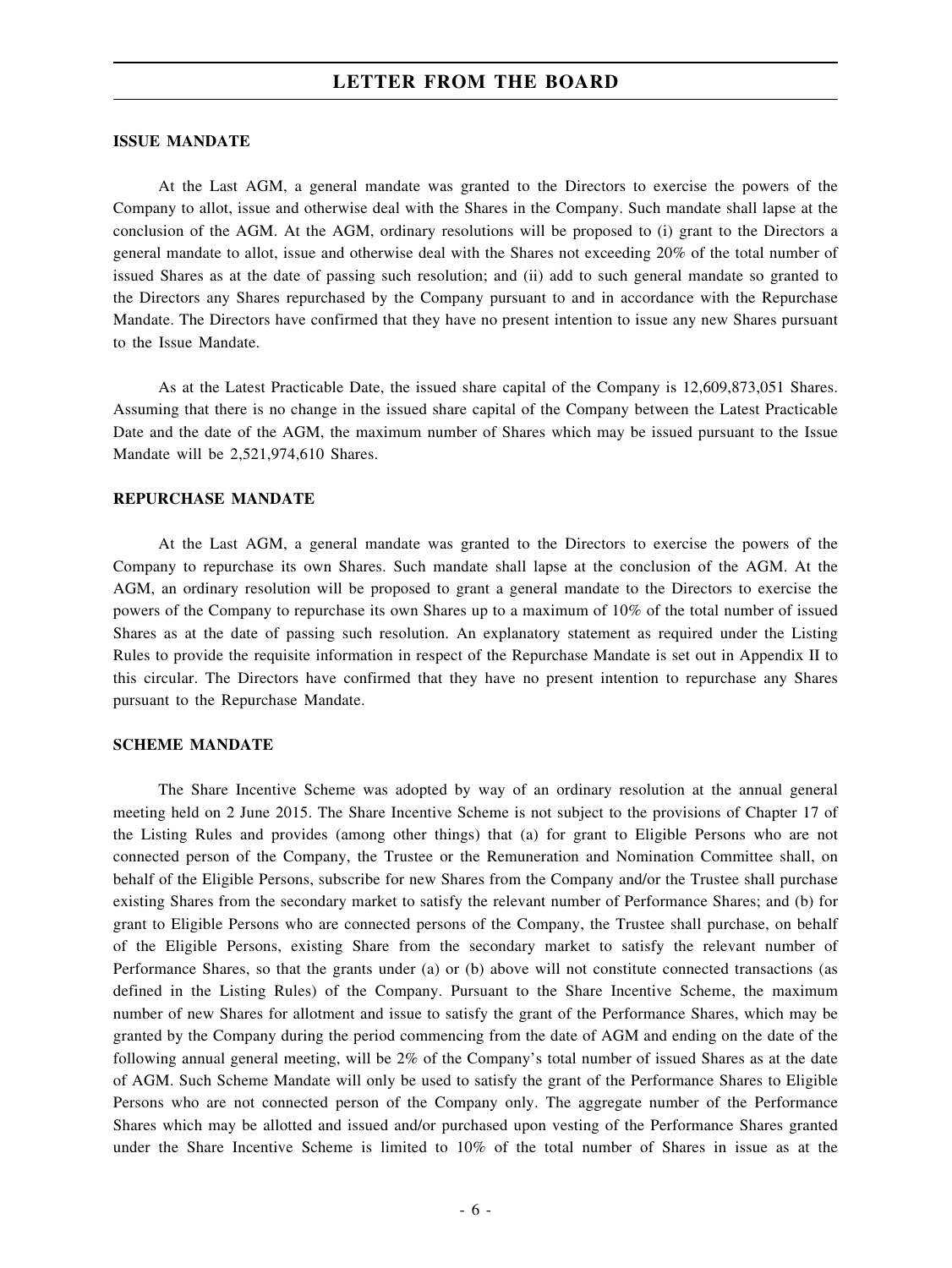Adoption Date, that is, 435,075,305 Performance Shares, as the total number of Shares in issue as at the Adoption Date was 4,350,753,051. In addition, the maximum aggregate number of Shares which may be issued upon the vesting of Performance Shares granted under the Share Incentive Scheme and yet to be vested in relation to Shares or options granted under other long-term incentive schemes of the Company (including the Share Option Scheme) must not, in aggregate, exceed 30% of the total number of Shares in issue from time to time. As at the Latest Practicable Date, no Performance Shares have been issued under the Share Incentive Scheme. At the AGM, an ordinary resolution will be proposed for the Shareholders to consider and to approve the granting of the Scheme Mandate.

The purpose of the Share Incentive Scheme is to provide incentive or reward to the Eligible Persons for their contributions to, and continuing efforts to promote the interests of, the Group and its business.

The Board may select the Eligible Persons and determine the number of the Performance Shares to be granted to each of the Eligible Persons by taking into consideration matters including, without limitation, the general financial condition of the Company or any subsidiary and the rank, skills, performance and contributions or potential contributions of the relevant Eligible Persons.

The Share Incentive Scheme should terminate on the earlier of (i) the tenth anniversary date of the Adoption Date; and (ii) such date of early termination as may be determined by the Board provided that such termination shall not affect any subsisting rights of any Eligible Person.

In accordance with the terms of the Share Incentive Scheme, any proposed Eligible Person to whom any Performance Share is proposed to be granted through subscription of new Shares under the Share Incentive Scheme, including such Eligible Persons being management members and employees of the Group (but excluding, for the avoidance of doubt, the Directors or any directors of the Company's subsidiaries who will not be entitled under the Share Incentive Scheme to receive grants of Performance Shares through the subscription of new Shares under the Share Incentive Scheme) and his/her associates, shall abstain from voting on the relevant resolution granting the Scheme Mandate at the AGM. As of the Latest Practicable Date, there is no specific Eligible Person to whom any Performance Share is proposed to be granted under the Share Incentive Scheme. As such, according to the Company's knowledge, no person is required to abstain from voting on the relevant resolution granting the Scheme Mandate at the AGM.

As at the Latest Practicable Date, the issued share capital of the Company is 12,609,873,051 Shares of HK\$0.01 each. Subject to the passing of the ordinary resolution in respect of granting the Scheme Mandate and on the basis that no further Share will be issued or repurchased prior to the AGM, the Scheme Mandate will, if exercised in full, result in up to 2% of the issued share capital of the Company as at the Latest Practicable Date or 252,197,461 Shares being allotted and issued and the interest of each existing Shareholder will be reduced by approximately 1.96% based on the enlarged issued share capital of 12,862,070,512 Shares (assuming the number of Shares held by the existing Shareholders remains unchanged). On the basis of the closing price of HK\$1.00 per Share as at the Latest Practicable Date and the Scheme Mandate being exercised in full, the aggregate market value of the 252,197,461 Shares to be allotted and issued pursuant thereto would be approximately HK\$252,197,461. The Company expects that the costs attributable to the grant of any Performance Shares under the Share Incentive Scheme will be accounted for by reference to the market value of such Performance Shares at the time of grant. The Company will give due consideration to any financial impact arising from the grant of the Performance Shares under the Share Incentive Scheme before deciding whether to exercise the Scheme Mandate to allot and issue new Shares or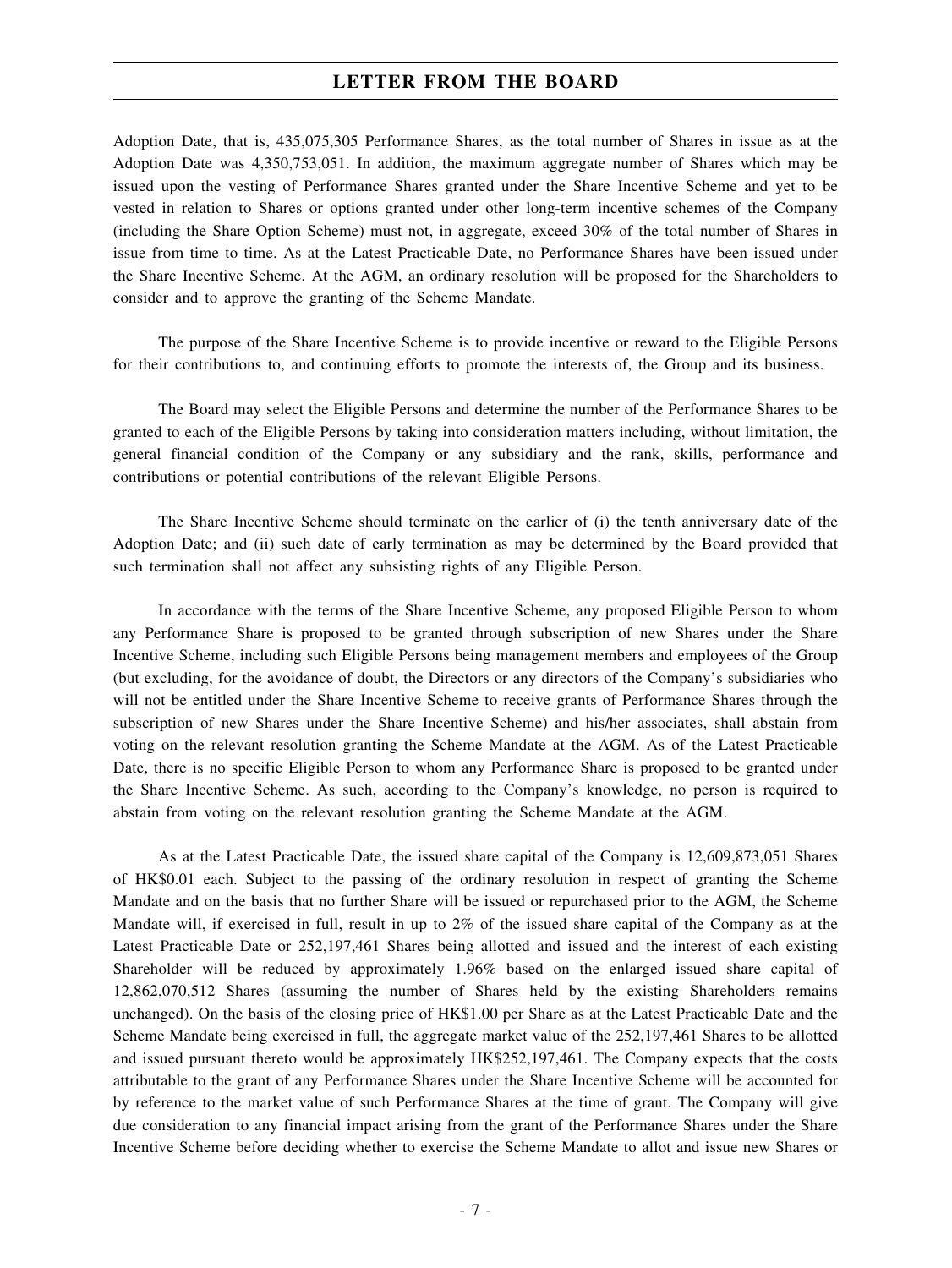to purchase existing Shares from the secondary market to satisfy the grant of the Performance Shares. Since the date on which the Share Incentive Scheme was adopted by the Shareholders at the annual general meeting held on 2 June 2015 to the Latest Practicable Date, no Performance Share was allotted and issued to or purchased from the secondary market for any Eligible Person under the Share Incentive Scheme.

Application will be made to the Stock Exchange for the approval of the listing of, and permission to deal in, the Performance Shares which may fall to be allotted and issued pursuant to the Share Incentive Scheme, representing up to 2% of the Company's total number of issued Shares as at the date of passing the resolution approving the Scheme Mandate.

#### **FINAL DIVIDEND**

Reference is made to the final results announcement for the year ended 31 December 2021 of the Company published on 28 March 2022. The Board has recommended the payment of a final dividend of HK0.2 cent per Share for the year ended 31 December 2021 to Shareholders whose names appear on the register of members of the Company on Monday, 6 June 2022, subject to the Shareholders' approval at the AGM. The proposed final dividend, if approved, will be paid on or before Wednesday, 29 June 2022.

#### **AGM**

Set out in pages 17 to 22 of this circular is a notice convening the AGM which will be held at United Conference Centre, 10/F, United Centre, 95 Queensway, Hong Kong at 3:00 p.m. on Wednesday, 25 May 2022, at which resolutions will be proposed to approve, among other things, the re-election of the Retiring Directors, the granting of the Issue Mandate, the granting of the Repurchase Mandate, the extension of the Issue Mandate, the granting of the Scheme Mandate and the proposed declaration of final dividend.

The form of proxy for use at the AGM is enclosed with this circular. Such form of proxy is also published on the websites of the Stock Exchange (www.hkexnews.hk) and the Company (www.jinchuan-intl.com). Whether or not you are able to attend the AGM, please complete and sign the accompanying form of proxy in accordance with the instructions printed thereon and return it to the Branch Share Registrar, Boardroom Share Registrars (HK) Limited, at 2103B, 21/F, 148 Electric Road, North Point, Hong Kong, as soon as possible but in any event not less than 48 hours before the time fixed for the holding of the AGM (i.e. before 3:00 p.m. on Monday, 23 May 2022) or any adjournment thereof. Completion and return of the form of proxy will not preclude the Shareholders from attending and voting in person at the AGM if they so wish.

Pursuant to Rule 13.39(4) of the Listing Rules, the vote of Shareholders at the AGM will be taken by poll. An announcement on the poll vote results will be made by the Company after the AGM in the manner prescribed under Rule 13.39(5) of the Listing Rules.

## **CLOSURE OF REGISTER OF MEMBERS**

The Register of Members will be closed from Thursday, 19 May 2022 to Wednesday, 25 May 2022 (both days inclusive). During such period, no transfer of Shares will be registered for the purpose of determining the entitlement to attend and vote at the AGM. All transfer documents accompanied by the relevant share certificates must be lodged with the Branch Share Registrar, Boardroom Share Registrars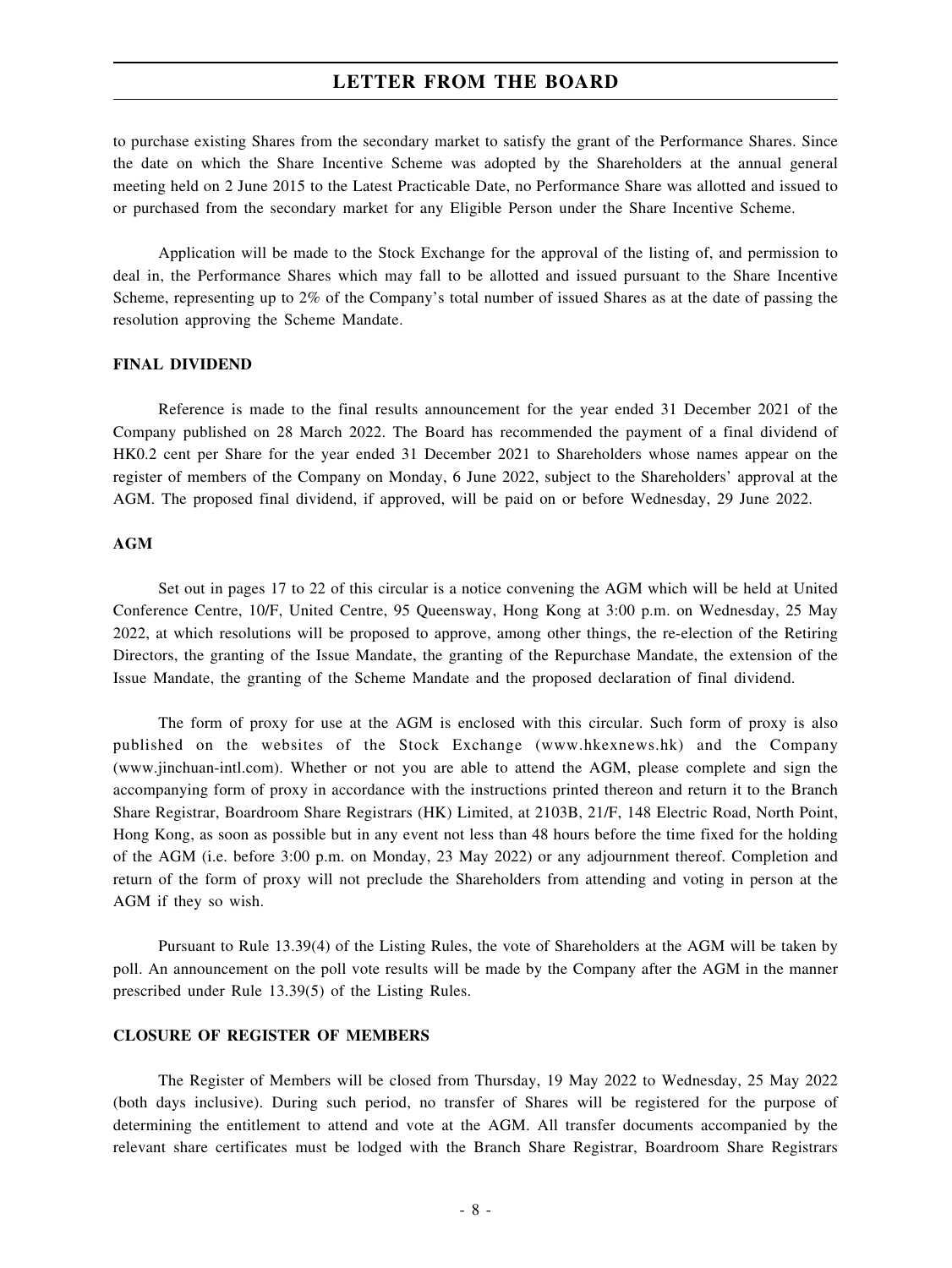(HK) Limited, at 2103B, 21/F, 148 Electric Road, North Point, Hong Kong no later than 4:30 p.m. on Wednesday, 18 May 2022. Shareholders whose names are recorded in the Register of Members on Wednesday, 25 May 2022 are entitled to attend and vote at the AGM.

The Register of Members of the Company will be closed from Monday, 6 June 2022 to Friday, 10 June 2022 (both days inclusive) for the purpose of determining the entitlement of the shareholders of the Company to receive the final dividend for the year ended 31 December 2021. No transfer of shares may be registered during the said period. In order to qualify to receive the final dividend for the year ended 31 December 2021, all transfer documents accompanied by the relevant share certificates must be lodged with the Branch Share Registrar, Boardroom Share Registrars (HK) Limited, at 2103B, 21/F, 148 Electric Road, North Point, Hong Kong no later than 4:30 p.m. on Thursday, 2 June 2022.

## **RECOMMENDATION**

The Directors are of the opinion that the re-election of the Retiring Directors, the granting of the Issue Mandate, the granting of the Repurchase Mandate, the extension of the Issue Mandate, the granting of the Scheme Mandate and the proposed declaration of final dividend, are in the interests of the Company and the Shareholders as a whole, and therefore recommend the Shareholders to vote in favour of the relevant resolutions to be proposed at the AGM.

### **PRECAUTIONARY MEASURES FOR THE ANNUAL GENERAL MEETING**

**In view of the recent development of COVID-19, the Company strongly advises Shareholders, particularly Shareholders who are subject to compulsory quarantine in relation to COVID-19, to vote** at the AGM by the use of the Proxy Form, i.e., to indicate your voting preference in the Proxy Form **and appoint the Chairperson of the AGM as your proxy to vote on your behalf at the venue.**

Furthermore, the Company will implement the following measures in an effort to reduce the risk of infection for the participants at the AGM:

- Compulsory body temperature check will be conducted on all participants at the entrance of the AGM venue. Any person with a body temperature of over 37.4 degrees Celsius will not be given access to the venue;
- All participants are required to submit a health declaration form before entering the AGM venue. Any person who does not comply with this requirement will not be given access to the venue;
- All participants at the AGM are required to wear surgical face masks at all times during their attendance of the AGM; and
- No refreshment will be served and no gift voucher will be distributed at the AGM to avoid close contact amongst participants.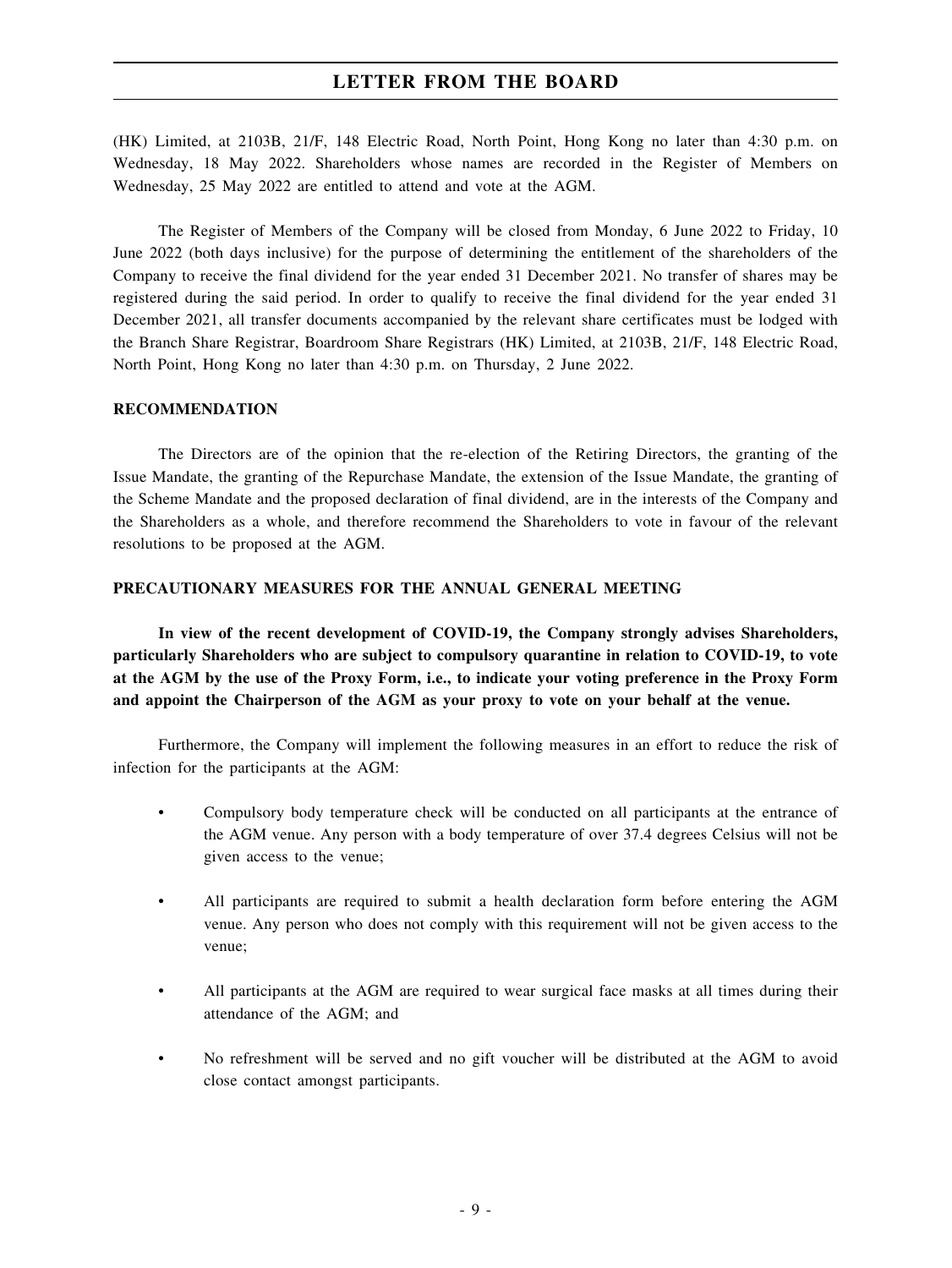To the extent permitted under law, we reserve the right to deny entry into the AGM venue or require any person to leave the AGM venue if person(s) attending the AGM does not comply with the above precautionary measures.

If Shareholders have chosen not to attend the AGM in person and have any questions about the relevant resolutions, they are welcome to contact the Company via the following:

E-mail: comsec@jinchuan-intl.com Tel: +852 3919 7268 Fax: +852 3919 7208

If Shareholders have any questions relating to the AGM, please contact our Company's Branch Share Registrar, its name, address and contact details are as follows:

Boardroom Share Registrars (HK) Limited 2103B, 21/F, 148 Electric Road, North Point, Hong Kong

E-mail: srinfo.hk@boardroomlimited.com Tel: +852 2153 1688 Fax: +852 3020 5088

We sincerely apologise for any inconvenience caused due to the measures taken to protect participants against the COVID-19 epidemic.

#### **RESPONSIBILITY STATEMENT**

This circular, for which the Directors collectively and individually accept full responsibility, includes particulars given in compliance with the Listing Rules for the purpose of giving information with regard to the Company. The Directors, having made all reasonable enquiries, confirm that to the best of their knowledge and belief the information contained in this circular is accurate and complete in all material respects and not misleading or deceptive, and there are no other matters the omission of which would make any statement contained herein or this circular misleading.

#### **FURTHER INFORMATION**

Your attention is drawn to the information contained in the appendices to this circular.

For and on behalf of the Board **Jinchuan Group International Resources Co. Ltd Wong Hok Bun Mario** *Company Secretary*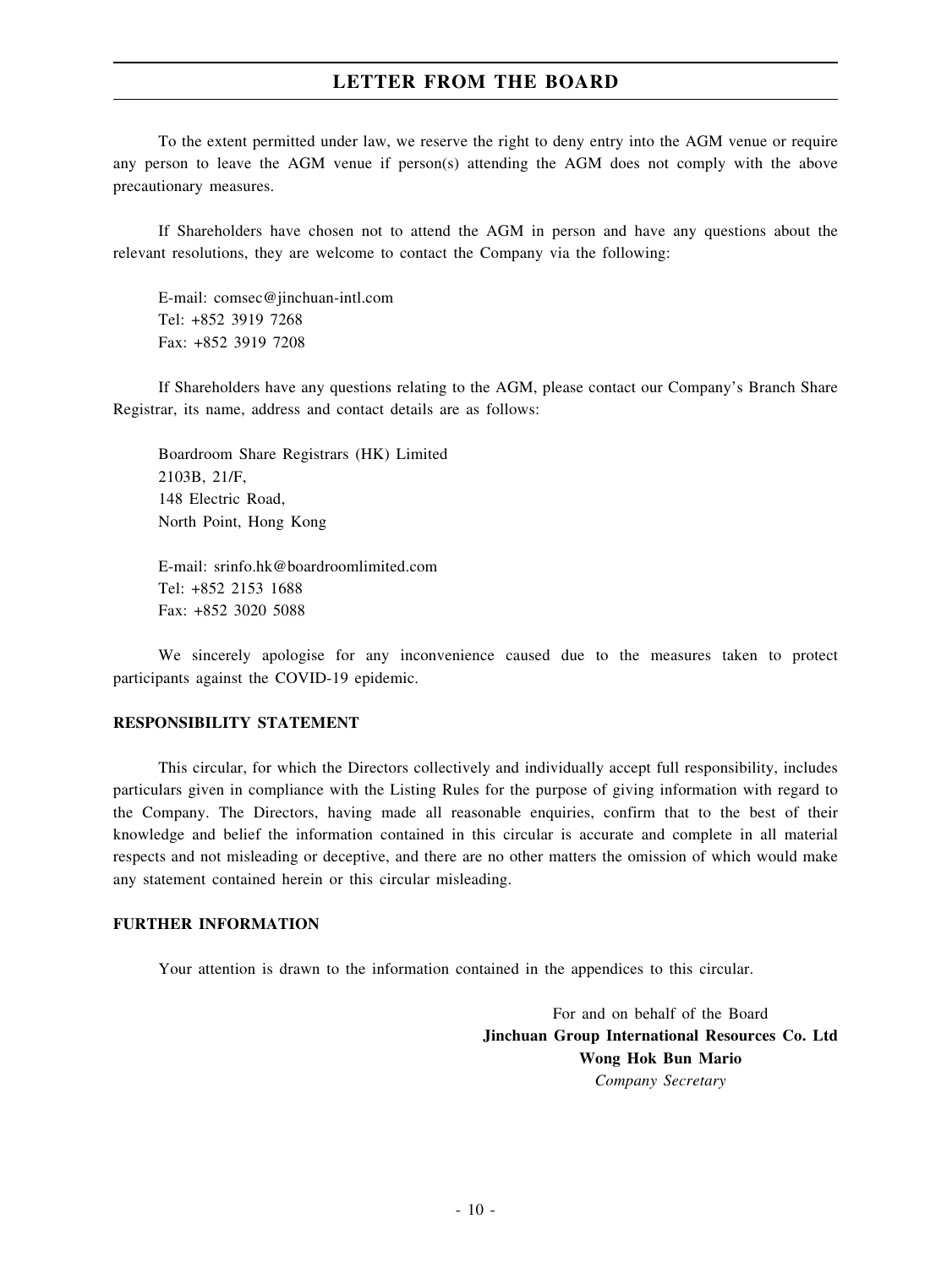## **APPENDIX I PARTICULARS OF THE DIRECTORS FOR RE-ELECTION**

*The following are the particulars of the Retiring Directors proposed for re-election at the AGM:*

#### **EXECUTIVE DIRECTOR**

**Mr. Gao Tianpeng**, aged 50, BEng and EMBA, was appointed as the Chief Executive Officer and an executive director of the Company since August 2017. He was previously the non-executive director of the Company for the period from 30 November 2010 to 21 March 2014. During his 29-year career in JCG, he has been overseeing various matters including cost management, financial management, international trading management, risk management, foreign exchange business, capital operation and equity division reform of JCG and daily affairs of the board of directors. He was also a manager of the Cost Branch of Financial Department of JCG, manager of Financial Department of International Trading, general manager of Risk Management Department, general manager of Capital Operation Department, the general manager of International Department of Resources Capital, vice general manager of China Jinchuan Investment Holding Limited and the director of Metorex (Proprietary) Limited, a wholly-owned subsidiary of the Company, successively. He has extensive experience in financial cost management, risk management and asset management.

As at the Latest Practicable Date, Mr. Gao does not have any interest in the shares of the Company within the meaning of Part XV of the SFO, and has no relationship with any directors, senior management or substantial or controlling shareholders of the Company.

Mr. Gao has entered into a service agreement with the Company for 3 years from 23 August 2020 to 22 August 2023. Pursuant to the service agreement between Mr. Gao and the Company, Mr. Gao is entitled to (i) a monthly salary of HK\$67,500; (ii) a performance-related discretionary bonus; (iii) other benefits provided by the Company including but not limited to housing allowances; and (iv) is also eligible to participate in the Share Option Scheme, Share Incentive Scheme and other benefits in kind available to Directors. Mr. Gao is not entitled to director's fee in respect of his service as a Director. He is subject to retirement by rotation and re-election at the general meeting of the Company in accordance with the articles of association of the Company.

#### **INDEPENDENT NON-EXECUTIVE DIRECTORS**

**Mr. Yu Chi Kit**, aged 42, currently an independent non-executive Director since November 2021. Mr. Yu holds a bachelor's degree in business administration from The Chinese University of Hong Kong. He is also a member of the Hong Kong Institute of Certified Public Accountants. He is the chief financial officer, company secretary and authorized representative of Xiwang Special Steel Company Limited (Stock Code: 1266) and Xiwang Property Holdings Company Limited (Stock Code: 2088), whose shares are listed on the Main Board of the Stock Exchange since 1 November 2019. He was previously the company secretary and authorized representative of China Development Bank International Investment Limited (Stock Code: 1062) from 20 June 2016 to 25 April 2019 and South China Assets Holdings Limited (Stock Code: 8155) from 1 April 2010 to 10 January 2011, whose shares are listed on the Main Board and GEM of the Stock Exchange respectively. He has extensive experience in accounting, auditing and company secretarial practice in Hong Kong.

As at the Latest Practicable Date, Mr. Yu does not have any interest in the shares of the Company within the meaning of Part XV of the SFO, and has no relationship with any directors, senior management or substantial or controlling shareholders of the Company.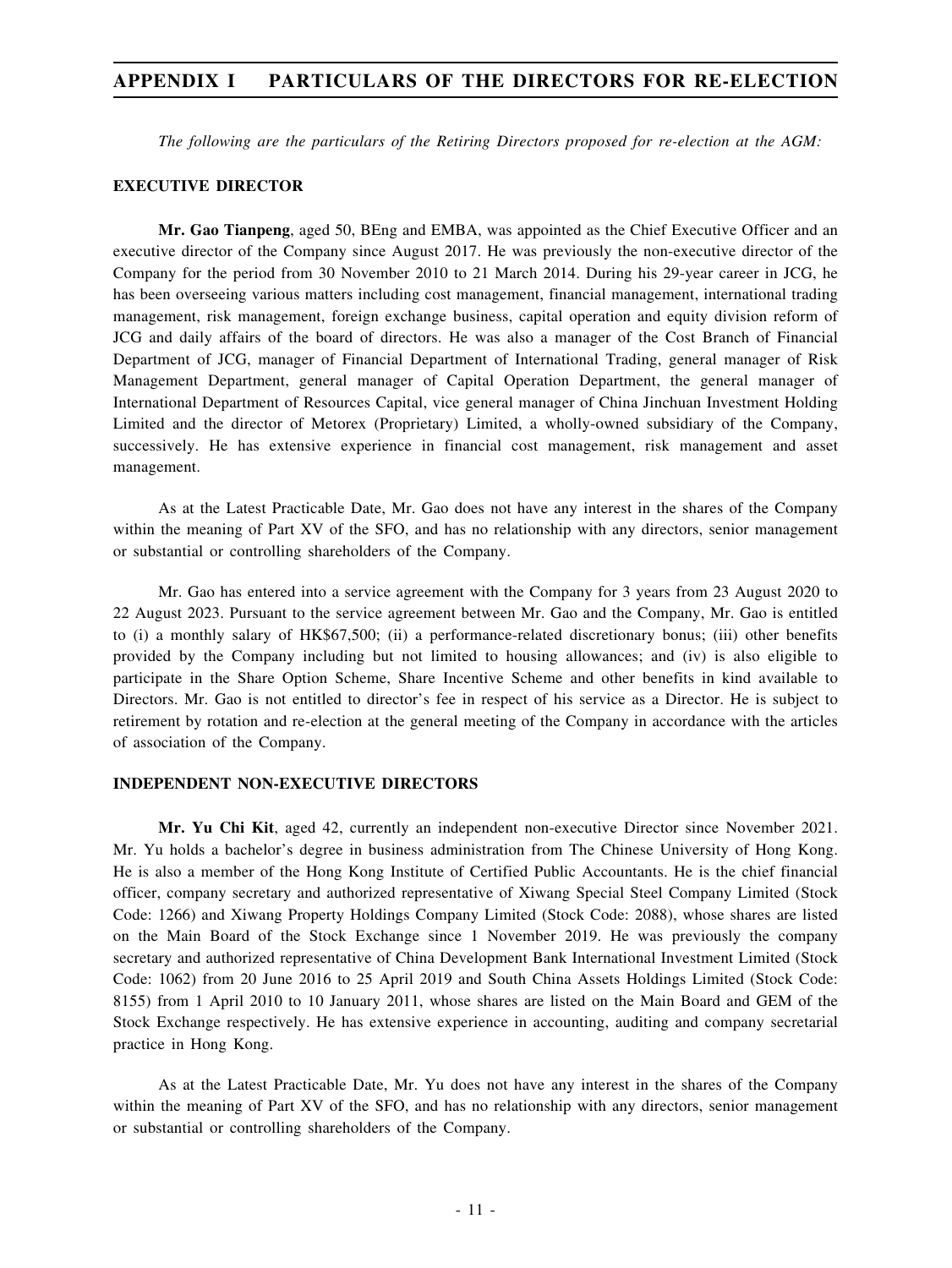## **APPENDIX I PARTICULARS OF THE DIRECTORS FOR RE-ELECTION**

Pursuant to an appointment letter made between the Company and Mr. Yu, the term of office for Mr. Yu shall commence from his appointment date and expire on 5 November 2024 and is also subject to retirement by rotation and re-appointment in accordance with the Articles of Association and the Listing Rules. Under the terms of such appointment letter, the director's fee payable to Mr. Yu is fixed at the rate of HK\$264,000 per annum until the Company otherwise determines. The said director's fee was determined with reference to his duties and responsibilities, and will be subject to review by the Remuneration and Nomination Committee of the Company on an annual basis. Mr. Yu has not entered into nor will be proposed to enter into any service contracts, which fall within the meanings of Rule 13.68 of the Listing Rules requiring the prior approval of shareholders of the Company at general meetings, with the Company. Mr. Yu is also eligible to participate in the Share Option Scheme, Share Incentive Scheme and other benefits in kind available to independent non-executive Directors.

**Mr. Poon Chiu Kwok**, aged 60, was appointed as an independent non-executive director of the Company since March 2017, holds a master's degree in international accounting, a post-graduate diploma in laws, a bachelor's degree in laws and a bachelor's degree in business studies. He has years of experience in regulatory affairs, corporate finance, listed companies governance and management. He is an executive director, vice president and company secretary of Huabao International Holdings Limited, whose shares are listed on the Stock Exchange. He currently serves as an independent non-executive director of the following companies listed on the Stock Exchange: AUX International Holdings Limited, Changan Minsheng APLL Logistics Co., Ltd., Greentown Service Group Co. Ltd., Sany Heavy Equipment International Holdings Company Limited, Sunac China Holdings Limited, Yuanda China Holdings Limited and Yanzhou Coal Mining Company Limited. He is also an independent non-executive director of Tonly Electronics Holdings Limited (whose shares were formerly listed on the Stock Exchange until 8 March 2021). He also served as an independent non-executive director of Honghua Group Limited (from 15 June 2017 to 1 December 2021) and an independent non-executive director of TUS International Limited (now known as Titan Invo Technology Limited) (from 1 September 2015 to 17 July 2020). Mr. Poon is a fellow member of CPA Australia Ltd., The Chartered Governance Institute (formerly known as The Institute of Chartered Secretaries and Administrators), The Hong Kong Institute of Chartered Secretaries and a member of its Technical Consultation Panel, Mainland China Focus Group. He is also a fellow member and Associate Instructor of the Hong Kong Securities and Investment Institute.

As at the Latest Practicable Date, Mr. Poon does not have any interest in the shares of the Company within the meaning of Part XV of the SFO, and has no relationship with any directors, senior management or substantial or controlling shareholders of the Company.

Mr. Poon has entered into a letter of appointment with the Company with a term ending 31 December 2022. He is subject to retirement by rotation and re-election at the general meeting of the Company in accordance with the articles of association of the Company. He is entitled to a director's fee of HK\$264,000 per annum. The said director's fee was determined with reference to his duties and responsibilities, and will be subject to review by the Remuneration and Nomination Committee of the Company on an annual basis. Mr. Poon has not entered into nor will be proposed to enter into any service contracts, which fall within the meanings of Rule 13.68 of the Listing Rules requiring the prior approval of shareholders of the Company at general meetings, with the Company. Mr. Poon is also eligible to participate in the Share Option Scheme, Share Incentive Scheme and other benefits in kind available to independent non-executive Directors.

Although Mr. Poon also serves as an independent non-executive director of over seven listed companies, the Company considers that Mr. Poon has fulfilled and will continue to fulfill his roles and obligations diligently as an independent non-executive Director of the Company. The Company has received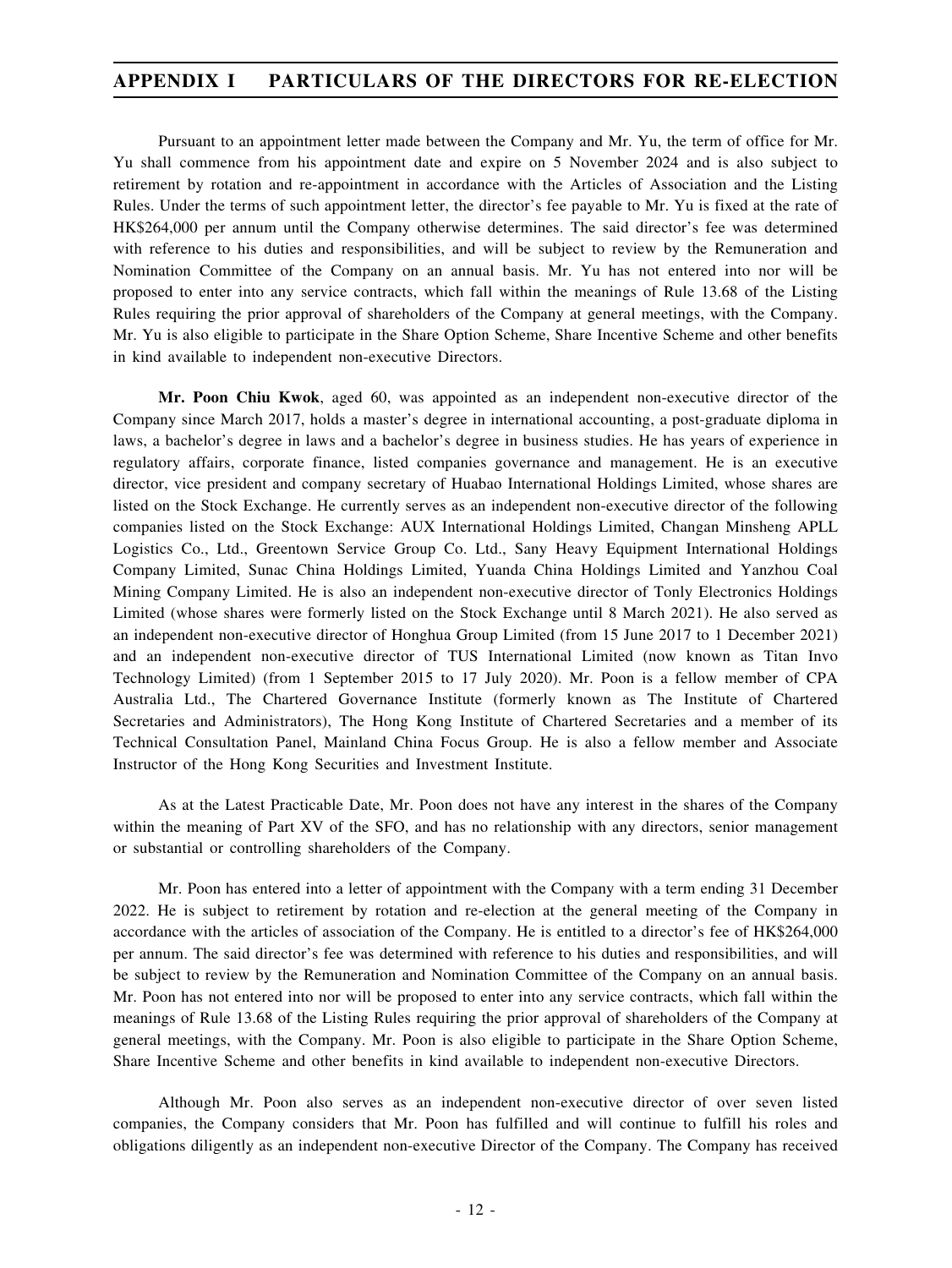## **APPENDIX I PARTICULARS OF THE DIRECTORS FOR RE-ELECTION**

from Mr. Poon a confirmation of independence pursuant to Rule 3.13 of the Listing Rules. An independent non-executive Director is not required to take executive role in the day-to-day management and operations of the Group, such director is however expected to oversee the management of the Group and to attend Board meetings and Board committee meetings (either physically or by other acceptable means of communications). Before entering into a material transaction, a Board meeting is usually convened for communication and discussion, such that each of the independent non-executive Directors to fully understand the business and transactions of the Company, and to fulfill their roles to provide advice and recommendations to the Board. Mr. Poon's sufficient proven record of attendance and participation in the Company's Board meetings since he joined the Company and his advice and recommendations on compliance management, corporate governance, transactions and other matters from time to time have shown his proactive commitment to the Company.

Mr. Poon possesses profound academic and professional qualifications, diverse experiences and knowledge across a wide range of industries together with a broad understanding of culture in the PRC. He has been able to bring critical and complementary insights on operating strategies, corporate governance and capital market to the Board. Moreover, he has continuously participated in professional training to enhance his professional knowledge, which is conducive to contributing new perspectives and independent judgments to the Board, facilitating effective board decisions. The Company and all of the Directors are of the view, and as confirmed by Mr. Poon, that he will be able to devote sufficient time to discharge his duties as an independent non-executive Director of the Company.

Mr. Poon has also demonstrated that he understands his duties and obligations as required by the relevant laws and regulations, including the Listing Rules, while in the course of discharging his duties and obligation, Mr. Poon, same as other Directors, is fully supported by our company secretary and the legal team. The Company appreciates that Mr. Poon has offered himself for re-election as an independent nonexecutive Director of the Company.

## **GENERAL**

The above emoluments of the Retiring Directors are recommended by the Remuneration and Nomination Committee and approved by the Board with reference to their respective qualifications, experience and roles and duties in the Company.

Save as disclosed above, each of the Retiring Directors does not have any other relationship with any Directors, senior management or substantial or controlling Shareholders (as defined in the Listing Rules) and has not held any directorship in other listed public companies in the past three years. As at the Latest Practicable Date, the Retiring Directors do not have any interest in the Shares or underlying Shares pursuant to Part XV of the SFO.

Save as disclosed above, the Board is not aware of any matter in relation to the Retiring Directors that is required to be disclosed pursuant to Rule  $13.51(2)$ (h) to (v) of the Listing Rules and any other matter that needs to be brought to the attention of the Shareholders.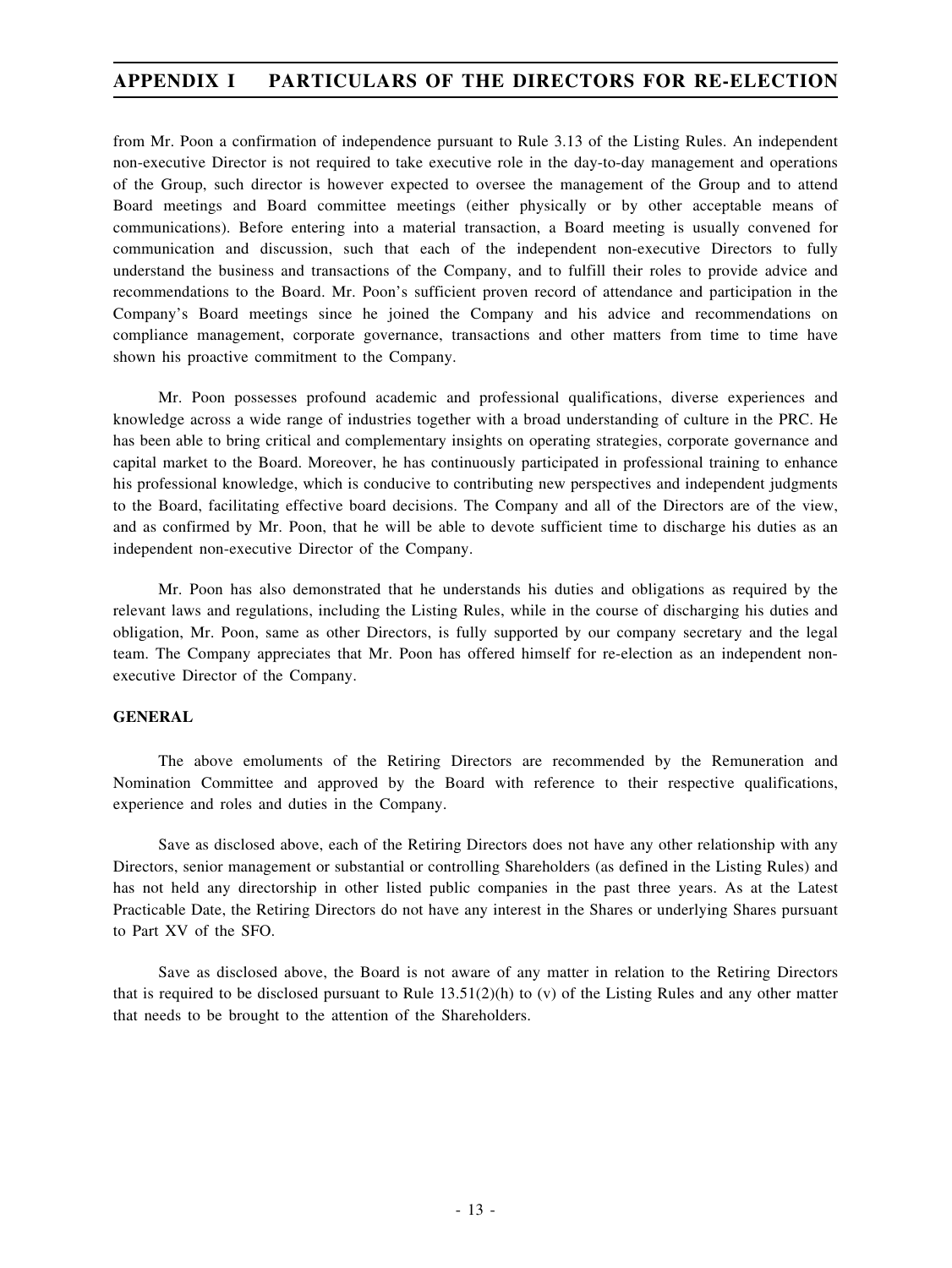This appendix serves as an explanatory statement, as required by the Listing Rules, to provide information reasonably necessary to enable the Shareholders to make an informed decision on whether to vote for or against the ordinary resolution to approve the granting of the Repurchase Mandate to be proposed at the AGM.

## **1. SHARE CAPITAL**

At the Latest Practicable Date, the issued share capital of the Company comprised 12,609,873,051 Shares. Subject to the passing of the resolution approving the granting of the Repurchase Mandate and on the basis that the issued share capital of the Company remains unchanged as at the date of AGM, the Directors would be authorised under the Repurchase Mandate to repurchase a maximum of 1,260,987,305 Shares, representing 10% of the existing 12,609,873,051 Shares in issue.

## **2. REASONS FOR REPURCHASES**

The Directors believe that the Repurchase Mandate is in the interests of the Company and its Shareholders as a whole as it would enable the Directors to repurchase Shares in the market as and when appropriate. Such repurchases may, depending on market conditions and funding arrangements at the time, lead to an enhancement of the net asset value and will only be made when the Directors believe that such repurchase will benefit the Company and the Shareholders.

## **3. FUNDING OF REPURCHASES**

Any repurchase would only be financed out of funds of the Company legally available for such purpose in accordance with the Memorandum and Articles of Association, the Listing Rules and the applicable laws of the Cayman Islands. The Company may not repurchase its Shares on the Stock Exchange for a consideration other than cash or for settlement otherwise than in accordance with the trading rules of the Stock Exchange from time to time.

It is currently envisaged that the funds required for any repurchase would be derived from the working capital and/or the distributable profits of the Company.

## **4. IMPACT OF REPURCHASES**

There might be material adverse impact on the working capital or gearing position of the Company (as compared with the position disclosed in its audited consolidated financial statements for the year ended 31 December 2021) in the event that the Repurchase Mandate is exercised in full at any time during the period covered by the Repurchase Mandate. However, the Directors do not propose to exercise the Repurchase Mandate to such an extent as would, in the circumstances, have a material adverse effect on the working capital requirements of the Company or its gearing level.

## **5. UNDERTAKING**

The Directors have undertaken to the Stock Exchange that they will exercise the powers of the Company to repurchase Shares pursuant to the Repurchase Mandate in accordance with the Listing Rules, the Memorandum and Articles of Association and the applicable laws of the Cayman Islands.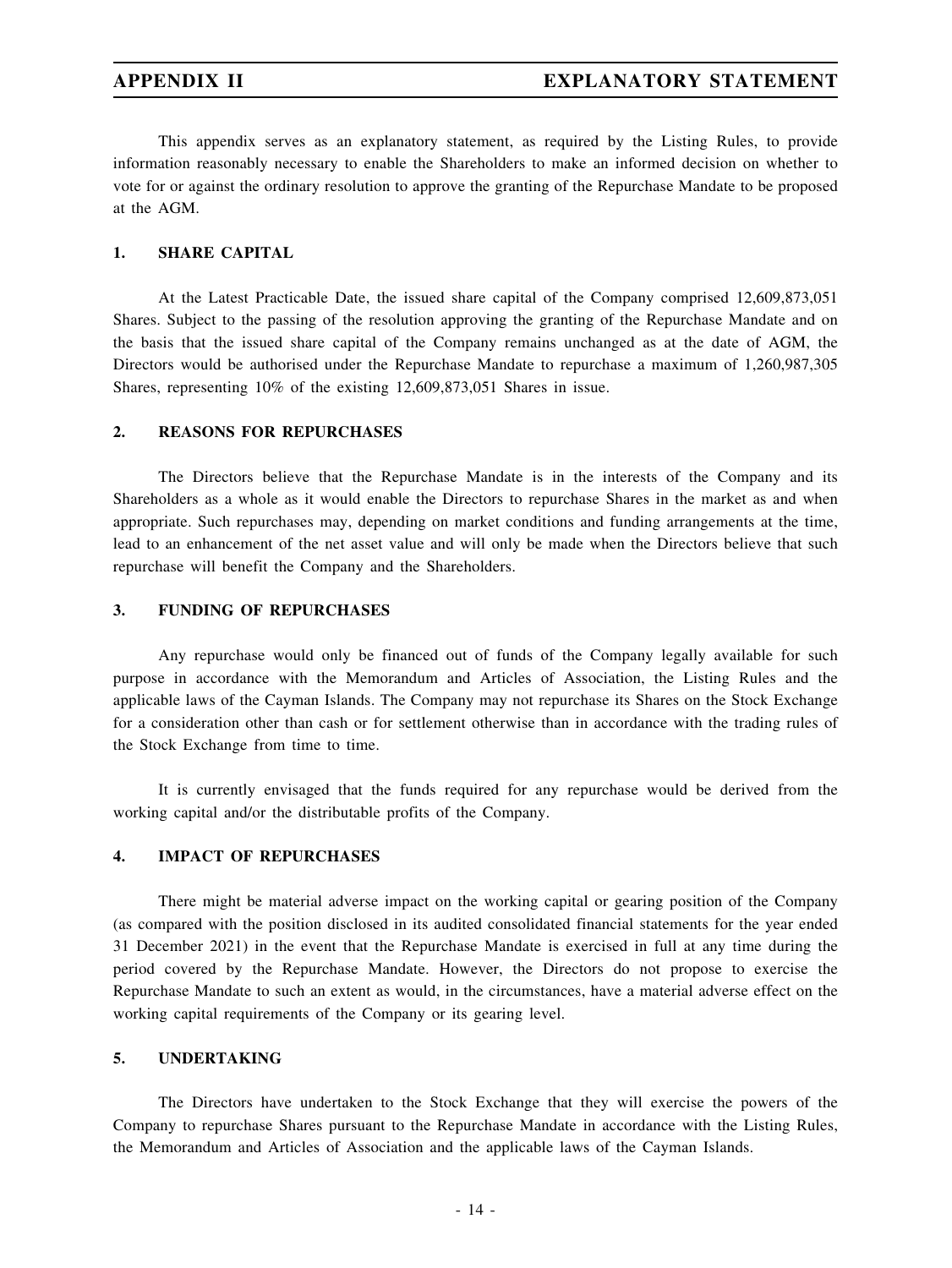### **6. DISCLOSURE OF INTEREST**

As at the Latest Practicable Date, none of the Directors nor, to the best of their knowledge having made all reasonable enquiries, any of their respective close associates, have a present intention to sell any Shares to the Company if the Repurchase Mandate is approved by the Shareholders.

No core connected persons of the Company have notified the Company that they have a present intention to sell Shares to the Company or have undertaken not to do so, if the Repurchase Mandate is approved by the Shareholders.

#### **7. THE TAKEOVERS CODE**

If, as a result of a repurchase of Shares pursuant to the Repurchase Mandate, a Shareholder's proportionate interest in the voting rights of the Company increases, such increase will be treated as an acquisition for the purpose of Rule 32 of the Takeovers Code. As a result, a Shareholder or a group of Shareholders acting in concert (as defined in the Takeovers Code) could obtain or consolidate control of the Company and, depending on the level of increase of the shareholding, become obliged to make a mandatory offer in accordance with Rule 26 of the Takeovers Code for all the Shares not already owned by such Shareholder or group of Shareholders.

As at the Latest Practicable Date, to the best knowledge of the Company, JCG and its concert parties were interested in 7,593,009,857 Shares, representing approximately 60.21% of the issued share capital of the Company.

Assuming that there is no alteration to the existing shareholdings, upon exercise of the Repurchase Mandate in full in accordance with the terms of the ordinary resolution to be proposed at the AGM, the shareholding of JCG and its concert parties in the Company would be increased to approximately 66.91% of the issued share capital of the Company. The Directors are not aware of any consequences of such repurchases of Shares that would result in a Shareholder, or group of Shareholders acting in concert, becoming obliged to make a mandatory offer under Rule 26 of the Takeovers Code if the Repurchase Mandate were to be exercised in full. Moreover, the Directors do not intend to exercise the power to repurchase Shares to an extent which would render any Shareholder or group of Shareholders obliged to make a mandatory offer under Rule 26 of the Takeovers Code.

Assuming that there is no change in the total number of issued Shares between the Latest Practicable Date and date of repurchase, the exercise of Repurchase Mandate whether in whole or in part will not result in the number of Shares held by the public being reduced to less than 25% of the issued share capital of the Company. The Directors have no intention to exercise the Repurchase Mandate to an extent that may result in a public shareholding less than such prescribed percentage under the Listing Rules.

## **8. SHARE PURCHASES MADE BY THE COMPANY**

No repurchases of Shares have been made by the Company (whether on the Stock Exchange or otherwise) during the six months preceding the Latest Practicable Date.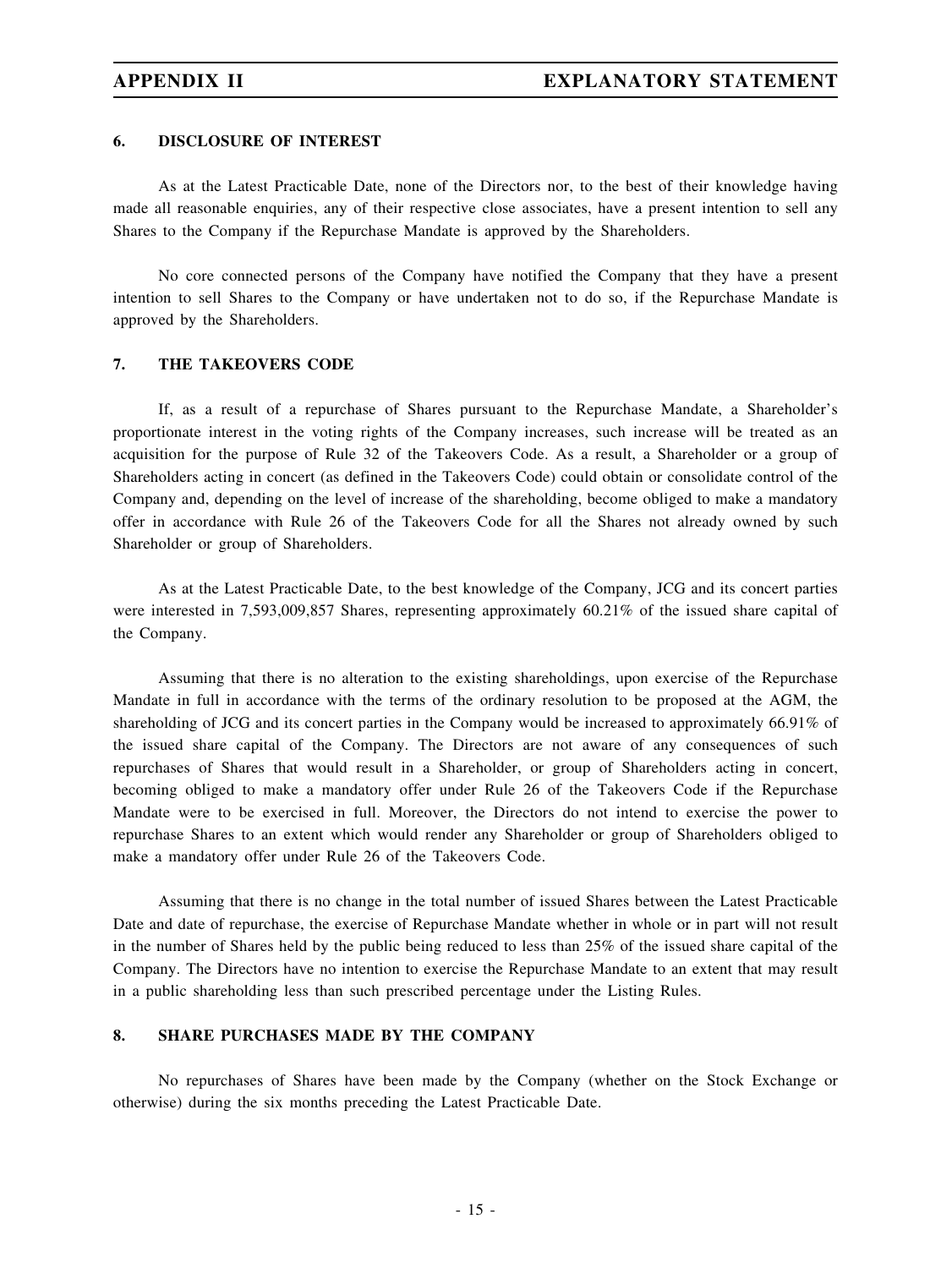## **9. SHARE PRICES**

The highest and lowest prices at which the Shares were traded on the Stock Exchange during each of the previous twelve months prior to the Latest Practicable Date were as follows:

|                                           | Price per Share |        |
|-------------------------------------------|-----------------|--------|
|                                           | <b>Highest</b>  | Lowest |
|                                           | HK\$            | HK\$   |
|                                           |                 |        |
| 2021                                      |                 |        |
| April                                     | 1.41            | 1.2    |
| May                                       | 1.36            | 1.1    |
| June                                      | 1.28            | 1.04   |
| July                                      | 1.31            | 1.07   |
| August                                    | $\overline{2}$  | 0.94   |
| September                                 | 1.48            | 1.1    |
| October                                   | 1.44            | 1.19   |
| November                                  | 1.24            | 0.98   |
| December                                  | 1.39            | 1.11   |
| 2022                                      |                 |        |
| January                                   | 1.41            | 1.13   |
| February                                  | 1.49            | 1.32   |
| March                                     | 1.49            | 1.01   |
| April (up to the Latest Practicable Date) | 1.19            | 0.97   |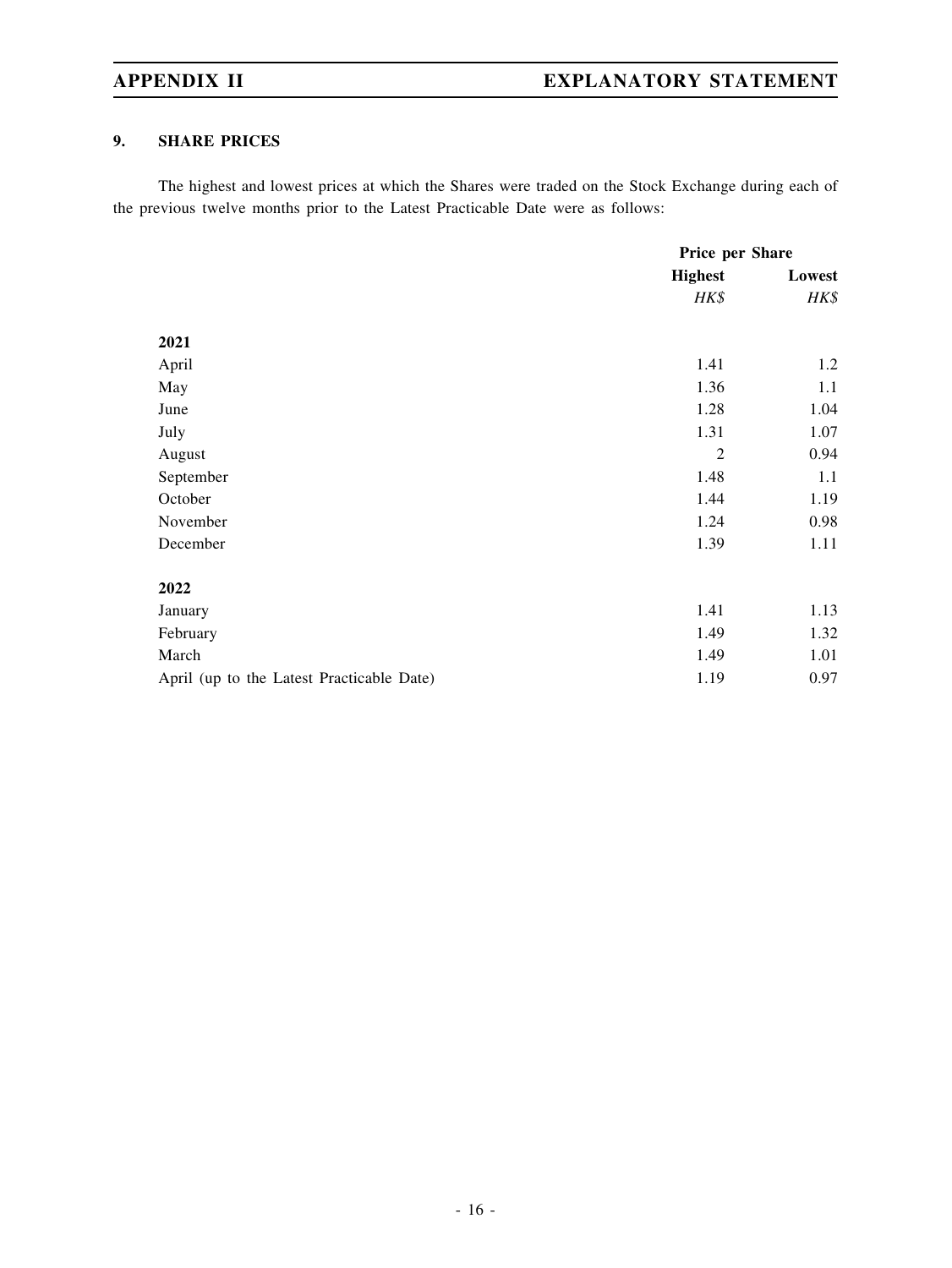

# **JINCHUAN GROUP INTERNATIONAL RESOURCES CO. LTD**

# 金川集團國際資源有限公司

*(Incorporated in the Cayman Islands with limited liability)*

**(Stock Code: 2362)**

## **NOTICE OF ANNUAL GENERAL MEETING**

**NOTICE IS HEREBY GIVE**N that the annual general meeting (the "**Meeting**") of Jinchuan Group International Resources Co. Ltd (the "**Company**") will be held at 3:00 p.m. on Wednesday, 25 May 2022 at United Conference Centre, 10/F, United Centre, 95 Queensway, Hong Kong for the following purposes:

## **ORDINARY RESOLUTIONS**

- 1. To receive, consider and adopt the audited consolidated financial statements of the Company and its subsidiaries and the reports of the directors of the Company (the "**Director(s)**") and auditor for the year ended 31 December 2021.
- 2. (a) To re-elect Mr. Gao Tianpeng as an executive Director.
	- (b) To re-elect Mr. Poon Chiu Kwok as an independent non-executive Director.
	- (c) To re-elect Mr. Yu Chi Kit as an independent non-executive Director.
	- (d) To authorize the board of Directors (the "**Board**") to fix the remuneration of all Directors.
- 3. To re-appoint Deloitte Touche Tohmatsu as auditor and to authorize the Board to fix their remuneration.
- 4. To approve the payment of a final dividend of HK0.2 cent per share for year ended 31 December 2021.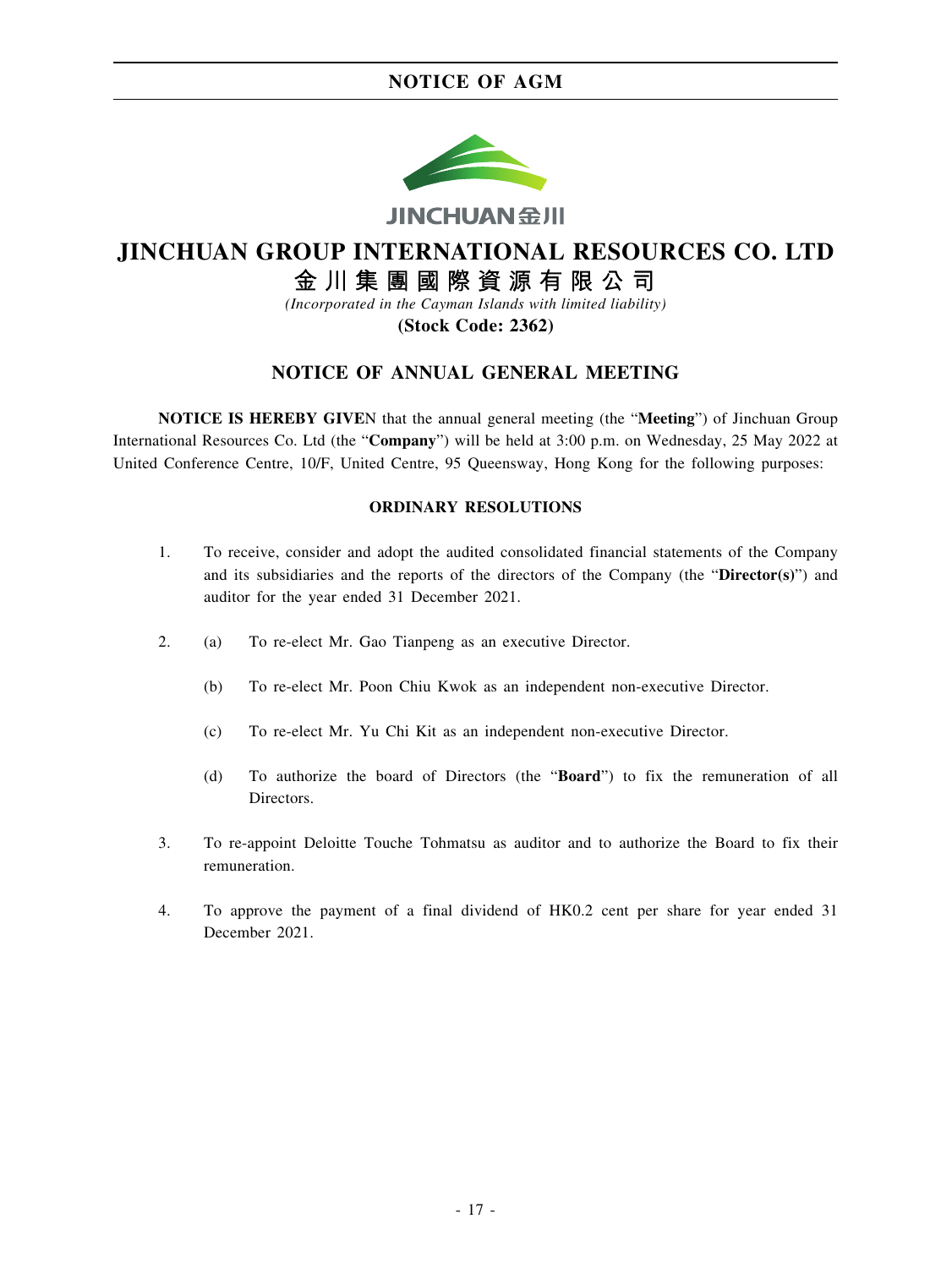5. As special business to consider and, if thought fit, pass the following resolution as an ordinary resolution of the Company:

## "**THAT**:

- (a) subject to paragraph (c) of this resolution, pursuant to the Rules Governing the Listing of Securities (the "**Listing Rules**") on The Stock Exchange of Hong Kong Limited (the "**Stock Exchange**") the exercise by the Directors during the Relevant Period (as hereinafter defined) of all the powers of the Company to allot, issue and deal with authorised and unissued shares of the Company (the "**Shares**"), to allot, issue or grant securities convertible or exchangeable into Shares, or options, warrants or similar rights to subscribe for or acquire Shares or such convertible or exchangeable securities, and to make or grant offers, agreements and options which might require the exercise of such powers be and is hereby generally and unconditionally approved;
- (b) the mandate referred to in paragraph (a) of this resolution shall authorize the Directors during the Relevant Period (as hereinafter defined) to make or grant offers, agreements, options and rights of exchange or conversion which might require the exercise of such powers after the end of the Relevant Period;
- (c) the aggregate number of Shares allotted, issued or dealt with or agreed conditionally or unconditionally to be allotted or issued or dealt with (whether pursuant to options or otherwise) by the Directors pursuant to the mandate referred to in paragraph (a) of this resolution, otherwise than pursuant to:
	- (i) a Rights Issue (as hereinafter defined);
	- (ii) the exercise of the subscription rights under options granted under any share option scheme or similar arrangement of the Company for the time being adopted for the grant or issue to officers and/or employees of the Company and/or any of its subsidiaries or any eligible participants of Shares or rights to acquire Shares;
	- (iii) any scrip dividend or similar arrangement providing for the allotment and issue of Shares or other securities of the Company in lieu of the whole or part of a dividend on Shares in accordance with the articles of association of the Company; or
	- (iv) any issue of Shares pursuant to the exercise of rights of subscription or conversion under the terms of any existing warrants, bonds, debentures, notes and other securities of the Company which carry rights to subscribe for or are convertible into Shares;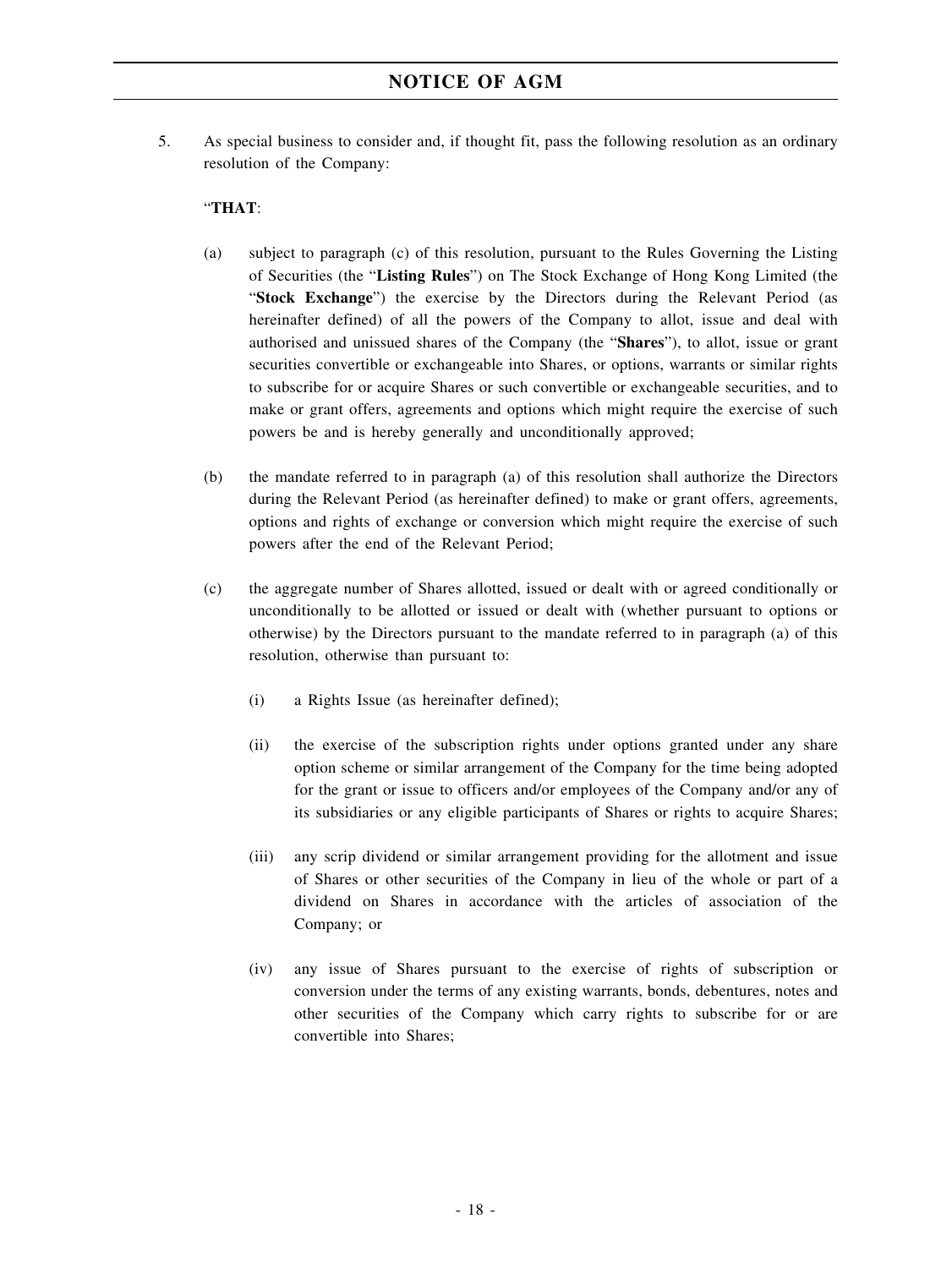shall not exceed 20% of the total number of issued Shares as at the date of passing this resolution and the said approval in paragraph (a) shall be limited accordingly; and if any subsequent consolidation or subdivision of Shares is conducted, the maximum number of Shares that may be issued under the mandate in paragraph (a) above as a percentage of the total number of issued Shares at the date immediately before and after such consolidation or subdivision shall be the same; and

- (d) for the purpose of this resolution, "**Relevant Period**" means the period from the passing of this resolution until whichever is the earliest of:
	- (i) the conclusion of the next annual general meeting of the Company;
	- (ii) the expiry of the period within which the next annual general meeting of the Company is required by any applicable laws or by the Company's articles of association to be held; or
	- (iii) the revocation or variation of the authority given under this resolution by ordinary resolution of the shareholders of the Company in general meeting; and

"**Rights Issue**" means an offer of Shares or an offer of warrants, options or other securities of the Company giving rights to subscribe for Shares, open for a period fixed by the Directors to holders of Shares on the register of members on a fixed record date in proportion to their then holdings of such Shares as at that date (subject to such exclusions or other arrangements as the Directors may deem necessary or expedient in relation to fractional entitlements or having regard to any restrictions or obligations under the laws of, or the requirements of any recognized regulatory body or any stock exchange in, any territory applicable to the Company)."

6. As special business to consider and, if thought fit, pass the following resolution as an ordinary resolution of the Company:

## "**THAT**:

(a) subject to paragraph (b) of this resolution, the exercise by the Directors during the Relevant Period (as hereinafter defined) of all the powers of the Company to repurchase its own Shares on the Stock Exchange or any other stock exchange on which the securities of the Company may be listed and recognized by the Securities and Futures Commission of Hong Kong and the Stock Exchange, subject to and in accordance with all applicable laws, rules, regulations and the requirements of the Listing Rules or of any other stock exchange (as amended from time to time), be and is hereby generally and unconditionally approved;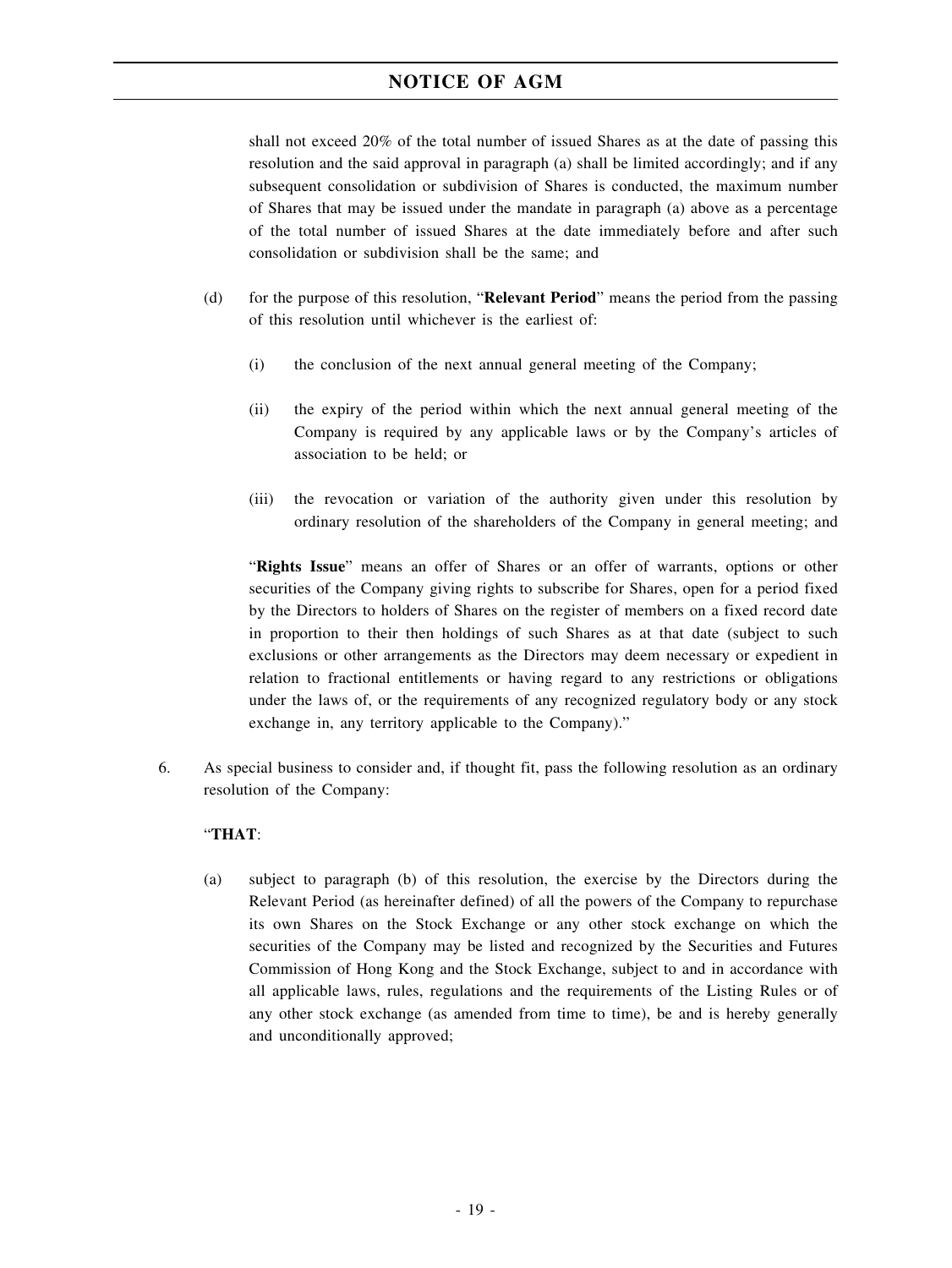- (b) the total number of Shares to be repurchased by the Company pursuant to the mandate in paragraph (a) above shall not exceed 10% of the total number of issued Shares as at the date of passing this resolution, and the said approval shall be limited accordingly; and if any subsequent consolidation or subdivision of Shares is conducted, the maximum number of Shares that may be repurchased under the mandate in paragraph (a) above as a percentage of the total number of issued Shares at the date immediately before and after such consolidation or subdivision shall be the same; and
- (c) for the purpose of this Resolution:

"**Relevant Period**" means the period from the passing of this Resolution until whichever is the earliest of:

- (i) the conclusion of the next annual general meeting of the Company;
- (ii) the expiry of the period within which the next annual general meeting of the Company is required by any applicable laws or by the Company's articles of association to be held; or
- (iii) the revocation or variation of the authority given under this Resolution by ordinary resolution of the shareholders of the Company in general meeting."
- 7. As special business to consider and, if thought fit, pass the following resolution as an ordinary resolution of the Company:

"**THAT** conditional upon the passing of Ordinary Resolution Nos. 5 and 6 set out in this notice convening the Meeting of which this resolution forms part, the total number of Shares that may be allotted, issued or dealt with or agreed conditionally or unconditionally to be allotted, issued or dealt with by the Directors pursuant to and in accordance with the mandate granted under Ordinary Resolution No. 5 be and is hereby increased and extended by the addition thereto of the total number of Shares repurchased by the Company pursuant to and in accordance with the mandate granted under Ordinary Resolution No. 6, provided that such amount shall not exceed 10% of the total number of issued Shares as at the date of passing this resolution."

8. As special business to consider and, if thought fit, pass the following resolution as an ordinary resolution of the Company:

## "**THAT**:

(a) subject to paragraph (b) of this Resolution, the exercise by the Board (or its duly authorized Directors, committee, officer(s) or delegate(s)) during the Scheme Mandate Period (as defined below) of all the powers of the Company to allot, issue and deal with additional Shares to be issued under the share incentive scheme adopted by the shareholders of the Company on 2 June 2015 (as amended from time to time) be and is hereby generally and unconditionally approved;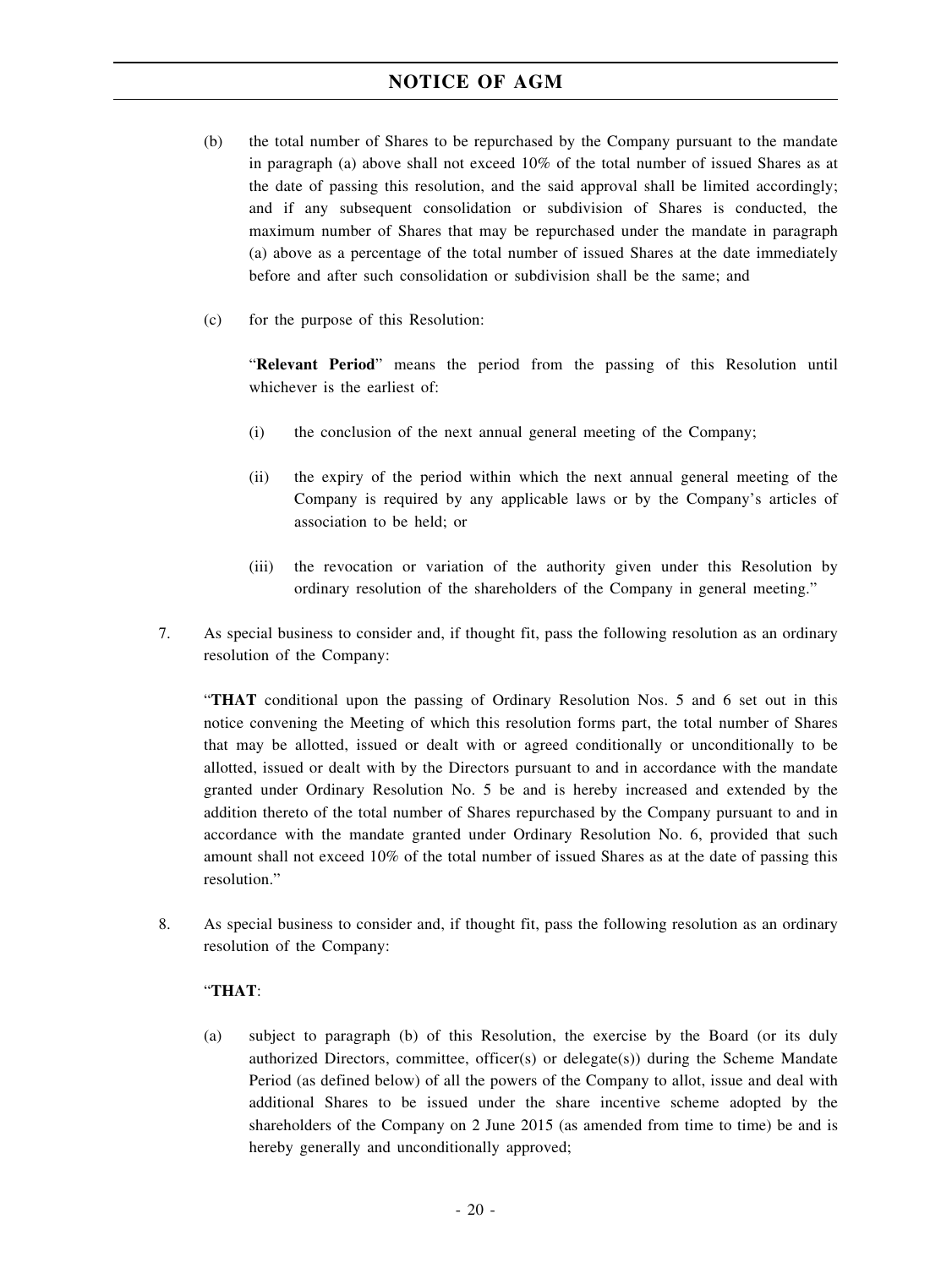- (b) the total number of additional Shares allotted, issued or dealt with by the Board (or its duly authorized committee, officer(s) or delegate(s)) pursuant to the approval in paragraph (a) above shall not exceed 2% of the total number of issued Shares as at the date of passing this resolution; and if any subsequent consolidation or subdivision of Shares is conducted, the maximum number of Shares that may be issued under the mandate in paragraph (a) above as a percentage of the total number of issued Shares at the date immediately before and after such consolidation or subdivision shall be the same; and
- (c) for the purpose of this resolution:

"**Scheme Mandate Period**" means the period from the passing of this resolution until whichever is the earliest of:

- (i) the conclusion of the next annual general meeting of the Company;
- (ii) the revocation or variation of the authority given to the Board (or their duly authorized Directors, committee, officer(s) or delegate(s)) under this resolution by passing of an ordinary resolution of the Shareholders in a general meeting; or
- (iii) the expiration of the period within which the next annual general meeting of the Company is required by its memorandum and articles of association or any applicable laws to be held."

For and on behalf of the Board **Jinchuan Group International Resources Co. Ltd Wong Hok Bun Mario** *Company Secretary*

Hong Kong, 29 April 2022

*Registered office:* Cricket Square, Hutchins Drive P.O. Box 2681 Grand Cayman KY1-1111 Cayman Islands

*Head office and principal place of business in Hong Kong:* Unit 3101, 31/F United Centre 95 Queensway Hong Kong